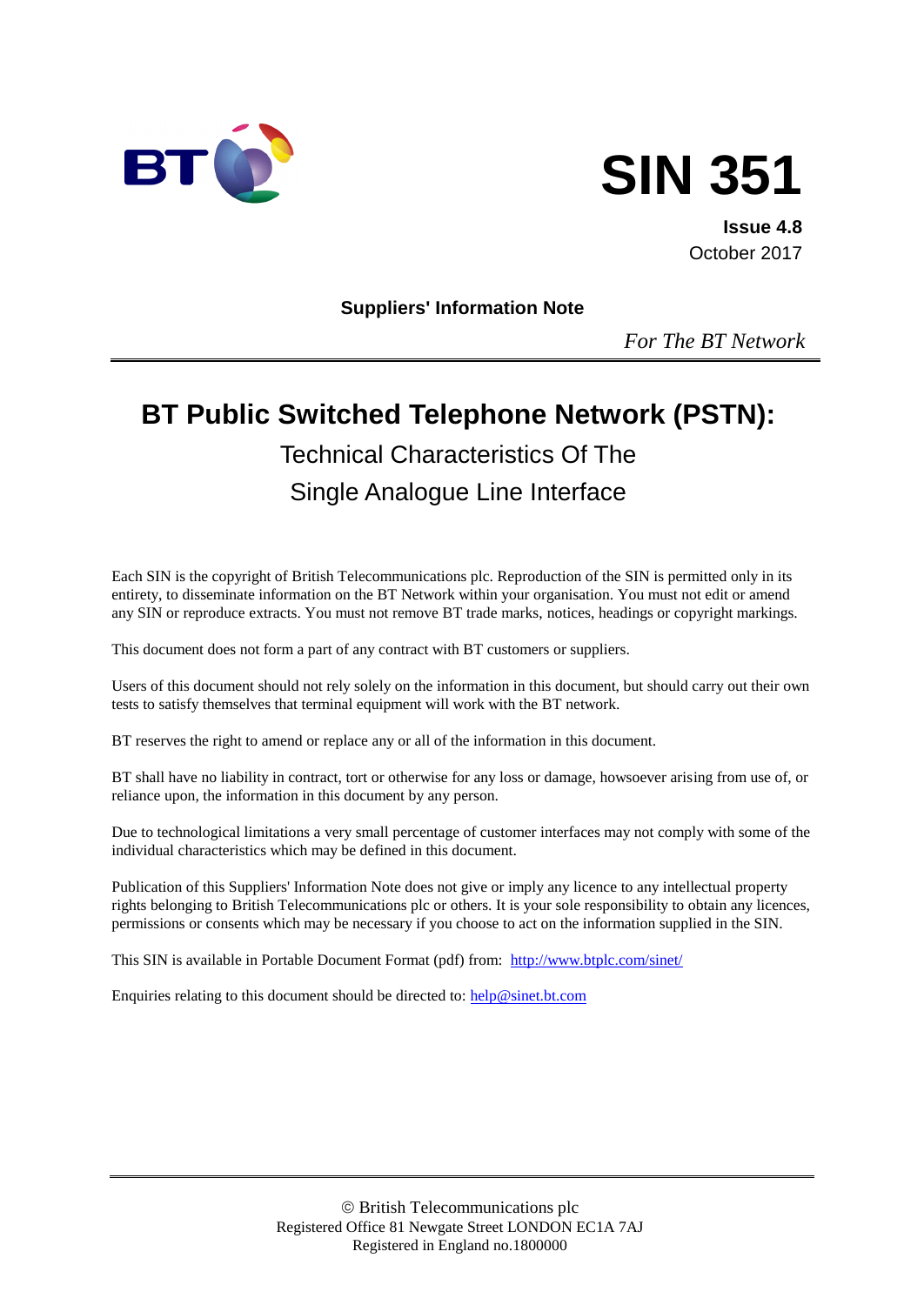# **Contents**

| 1.                           |                  |  |
|------------------------------|------------------|--|
| 2.                           |                  |  |
| 2.1.<br>2.2.                 | 2.2.1.<br>2.2.2. |  |
| 3.                           |                  |  |
| 3.1.<br>3.2.<br>3.3.<br>3.4. | 3.4.1<br>3.4.2.  |  |
| $\mathbf{4}$                 |                  |  |
| 4.1.<br>4.2.<br>4.3.         |                  |  |
| 5.                           |                  |  |
| 5.1.<br>5.2.<br>5.3.<br>5.4. |                  |  |
| 6.                           |                  |  |
| 6.1.<br>6.2.<br>6.3.         |                  |  |
| 7.                           |                  |  |
| 7.1.<br>7.2.<br>7.3.         | 7.1.1.<br>7.1.2. |  |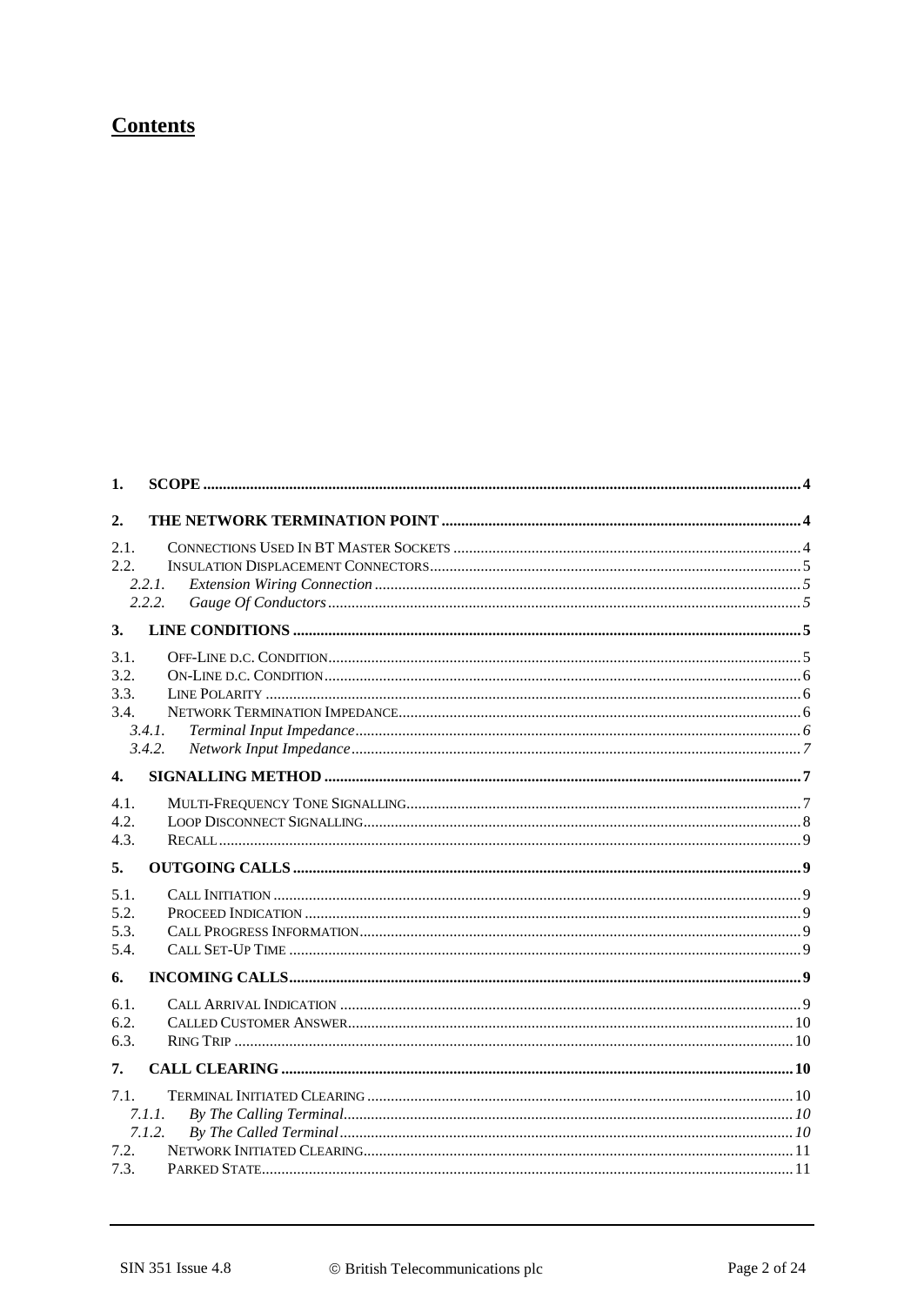| 8.    |  |
|-------|--|
| 9.    |  |
| 9.1.  |  |
| 9.2.  |  |
| 9.3.  |  |
| 9.4.  |  |
| 9.5.  |  |
| 9.6.  |  |
| 9.7.  |  |
| 9.8.  |  |
| 9.9.  |  |
| 9.10. |  |
| 9.11. |  |
| 10.   |  |
| 10.1. |  |
| 10.2. |  |
| 10.3. |  |
| 11.   |  |
| 12.   |  |
| 13.   |  |
|       |  |
|       |  |
|       |  |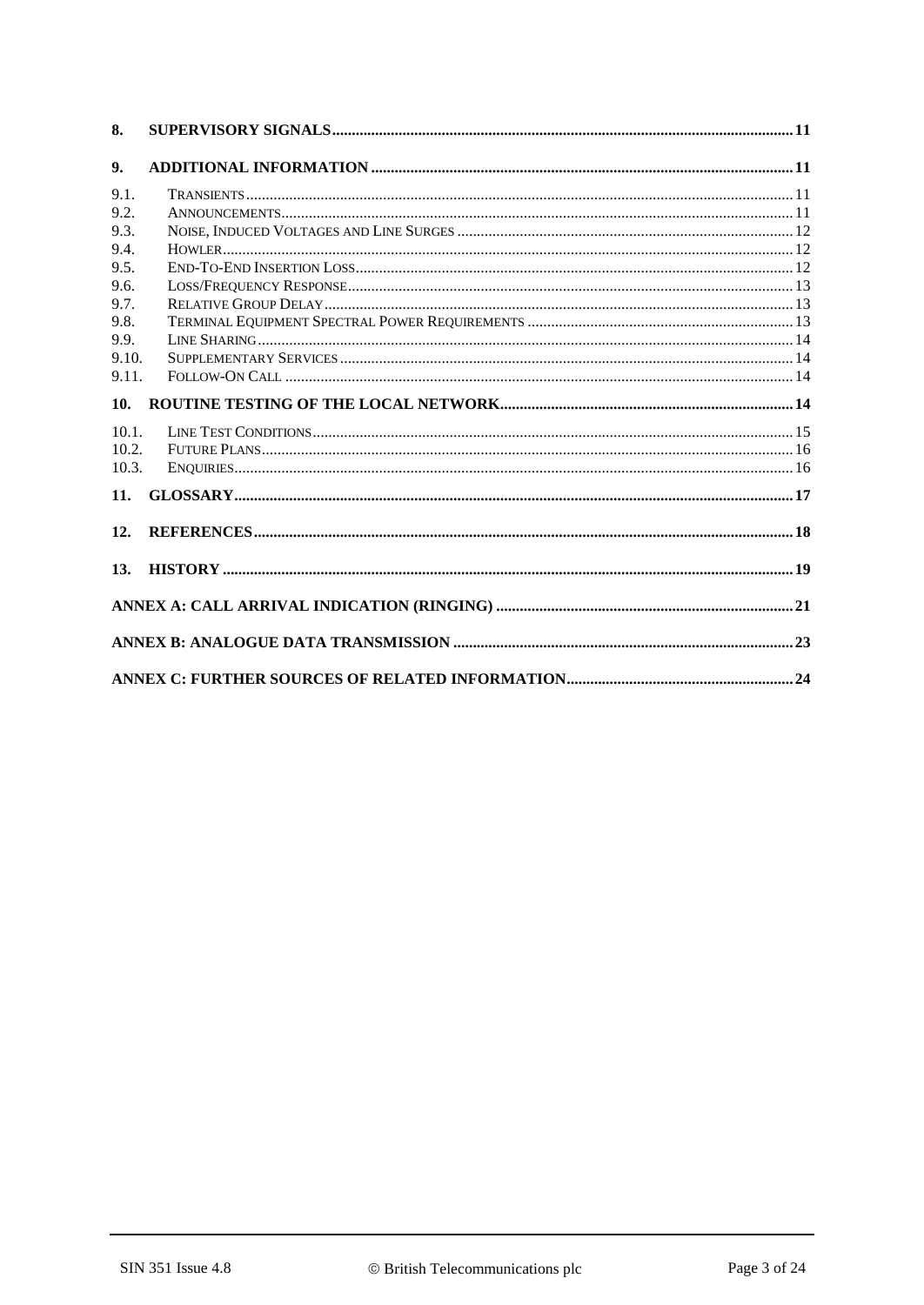#### **1. Scope**

This Suppliers' Information Note (SIN) specifies those technical characteristics of a single analogue line interface of the Public Switched Telephone Network (PSTN) provided by BT and known commonly as a Direct Exchange Line (DEL), without Supplementary Services, delivered to a customer at the Network Termination Point (NTP).

In cases where the Network Termination Equipment (NTE) is mains powered, the conditions quoted in this SIN apply when mains power is being applied to the NTE. The conditions applicable when mains power is removed from the NTE may be different to those quoted in this SIN.

Much of the information contained in this SIN has been published previously in documents such as ETSI Standards and British Standards.

Changes to the network that affect the correct working of terminal equipment designed to use the BT PSTN will be published in BT SINs. If the changes impact on the content of this document then it will be updated.

SINs are available from our www site at [http://www.btplc.com/sinet/.](http://www.btplc.com/sinet/) Enquiries relating to the technical content of this document and the availability of SINs should be directed to [help@sinet.bt.com.](mailto:help@sinet.bt.com)

## **2. The Network Termination Point**

The BT network interface consists of two conductors designated as the 'A' and 'B' wires. The customer access to the BT network interface can be either a BT Master socket or in the form of an Insulation Displacement Connection (IDC) cable termination.

#### **2.1. Connections Used In BT Master Sockets**

When the line is terminated on a BT Master socket the connections are as shown in the following table.

|                | Not Used for PSTN               |
|----------------|---------------------------------|
| $\overline{2}$ | 'A' wire or 'B' wire            |
| 3              | Local earth when required       |
| 4              | Shunt connection, when required |
| 5              | 'B' wire or 'A' wire            |
|                | Not Used for PSTN               |

**Table 1: BT Master Socket Contacts**

**Note 1**: The shunt connection is derived from the centre point between a 470 kΩ resistor and a 1.8  $\mu$ F capacitor connected in series across the 'A' and 'B' wires. Additionally there is an over-voltage protection device connected across the 'A' and 'B' wires.

**Note 2**: Contact pin 6 is adjacent to the latch.

**Note 3**: Plugs that meet the requirements of BS 63[1](#page-17-0)2:Part 1:1994<sup>[1]</sup> and wired to correspond with Table 1 will be compatible with the BT provided socket.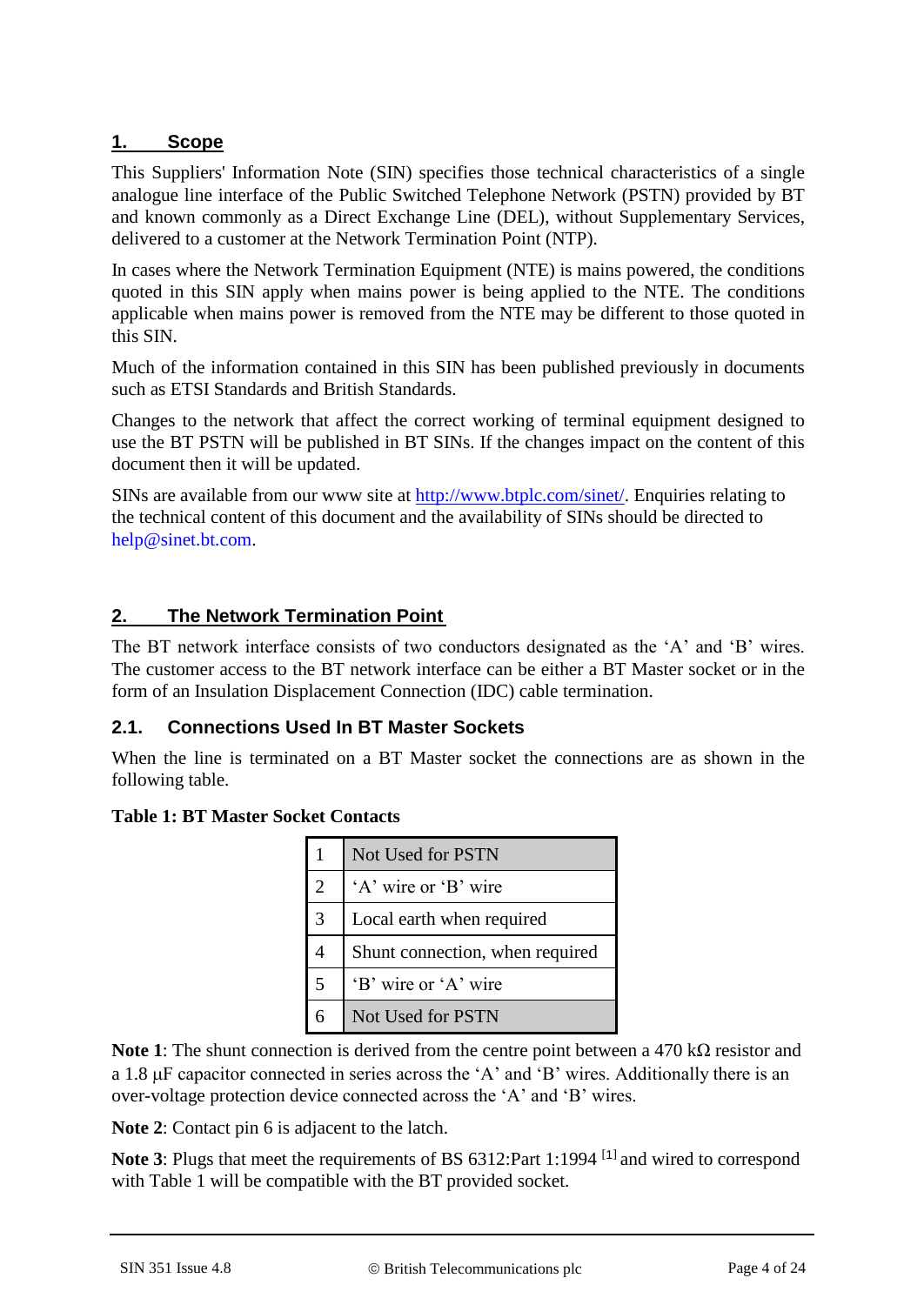## **2.2. Insulation Displacement Connectors**

#### **2.2.1. Extension Wiring Connection**

Connections for internal extension wiring to IDC within BT PSTN NTE are shown in the following table.

|                | Not Used for PSTN            |
|----------------|------------------------------|
| $\overline{2}$ | 'A' wire or 'B' wire         |
| 3              | Shunt connection (Bell wire) |
| 4              | Local Earth when required    |
| 5              | 'B' wire or 'A' wire         |
|                | Not Used for PSTN            |

**Table 2: NTE IDC Connections for Extension Wiring**

**Note 1:** The different types of NTE currently deployed within the BT network present from 3 to 6 IDCs for the termination of extension wiring, however, the essential connections, IDC '2', '3' & '5', will always be present and the numbering kept consistent.

**Note 2**: The numeric designation of IDCs and Master Socket contacts are not the same for each connection (see Section 2.1.), for example, the 'shunt connection' is presented on IDC '3' and at Master Socket contact '4'.

## **2.2.2. Gauge Of Conductors**

Insulation Displacement Connectors (IDC) accept the connection of solid copper conductors between 0.4 mm and 0.63 mm diameter.

## **3. Line Conditions**

## **3.1. Off-Line d.c. Condition**

During the off-line state the BT network interface will provide the following conditions:

- The potential between the 'A' and 'B' wires will not exceed 70 V.
- The 'A' wire will be positive with respect to the 'B' wire.
- The BT network interface will recognise a loop resistance of greater than 10 k $\Omega$  between the 'A' and 'B' wires, on the customer side of the NTP, as an off-line condition.
- When a 100 k $\Omega$  resistor is connected across the BT network interface the potential between the 'A' and 'B' wires will be not less than 15 V.
- The off-line d.c. voltage may not be continuous e.g. during routine line testing (see section 11.1. Line Test Conditions) or during line testing in response to fault reports.
- The application of a resistance that causes less than 4 mA to flow will not be recognised as an on-line ('seize') condition.
- There may not be a through metallic path from the BT network interface to the exchange so that the "battery" and "earth" at the exchange cannot be assumed to be repeated at the BT network interface.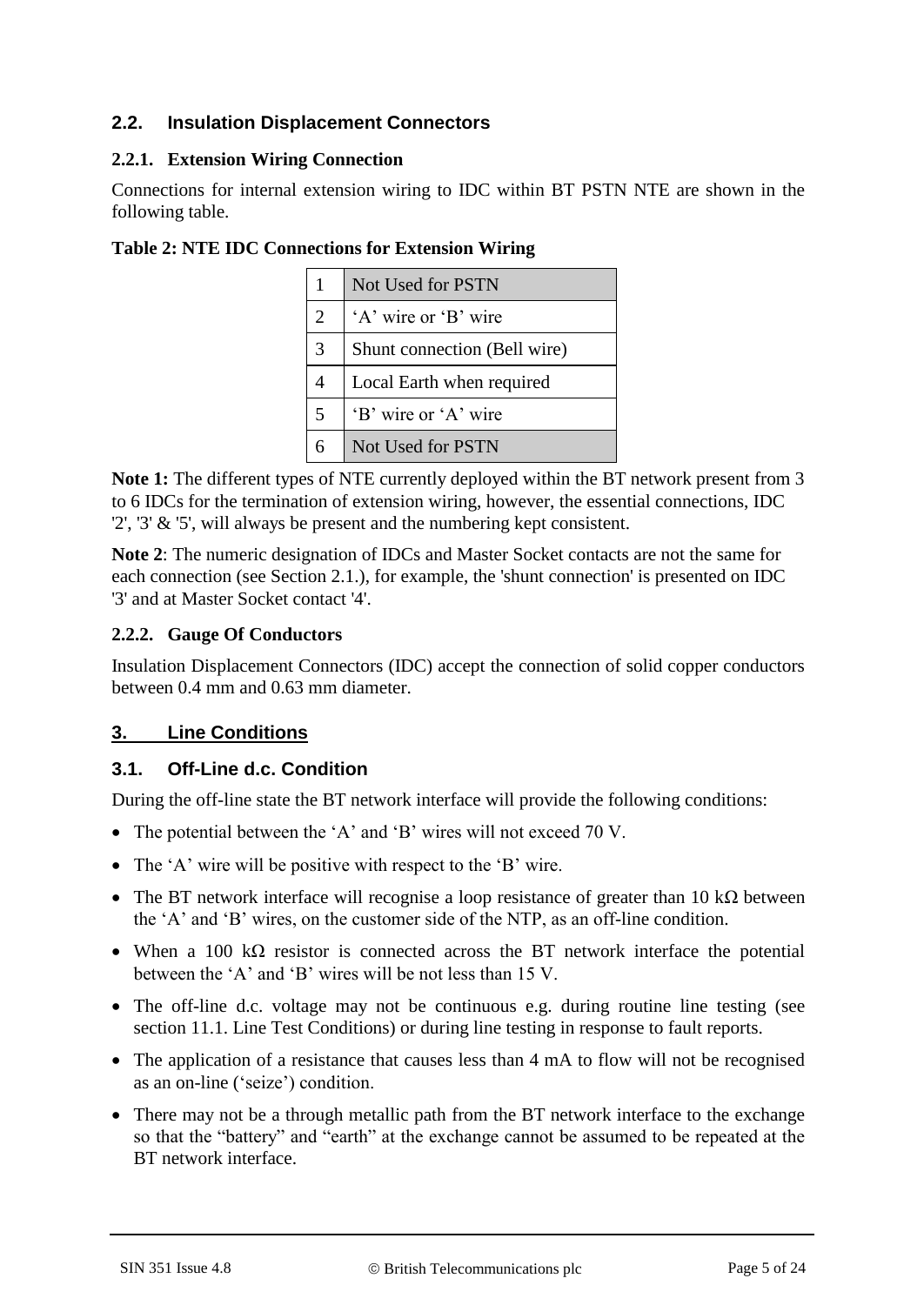The conditions applied during automatic line testing routines (*see section 11 Routine Testing Of The Local Network*).

## **3.2. On-Line d.c. Condition**

During the on-line state the BT network interface will provide the following conditions:

- The BT network interface will recognise a loop resistance of less than 1 kΩ between the 'A' and 'B' wires, on the customer side of the NTP, as an on-line ('seize') condition.
- $\bullet$  The d.c. current provided at the customer side of the NTP will be up to 42 mA at 12.5 V, up to 33.5 mA at 10 V, and will be not less than 25 mA at 9 V. $^*$

Future designs of the line interface will aim to reduce the line current in the on-line state to improve the energy efficiency of BT's network equipment. Some of these line interfaces are already deployed on a relatively small scale and as a result the line current on these lines will become 25 mA in the on-line state for all the voltage values specified in this clause. The wider deployment of such line interfaces in the future will be considered by BT as the need or opportunity arises to replace or update existing equipment.

#### **3.3. Line Polarity**

The polarity of the BT network interface will normally be such that the 'B' wire is more negative than the 'A' wire. A configurable option exists to reverse the polarity of the calling terminal's 'A' and 'B' wires once a call is 'answered', after which the polarity will remain in this state for the duration of the call.

#### **3.4. Network Termination Impedance**

#### **3.4.1. Terminal Input Impedance**

The impedance necessary to satisfactorily terminate the BT network interface at the NTP so as to prevent instability is represented by the three-element network shown in Figure 1.

A minimum return loss of 12 dB should be achieved by terminal equipment against the three-element network of Figure 1.

Additionally for voice terminal equipment, an echo return loss value of 16 dB should be achieved against the three-element network of Figure 1.

#### **Figure 1: Terminal Complex Impedance Network**

1

 $*$  These characteristics are aligned with those of ETS300 001, Chapter 2 Figure 2.3 (GB)  $^{[4]}$  $^{[4]}$  $^{[4]}$ .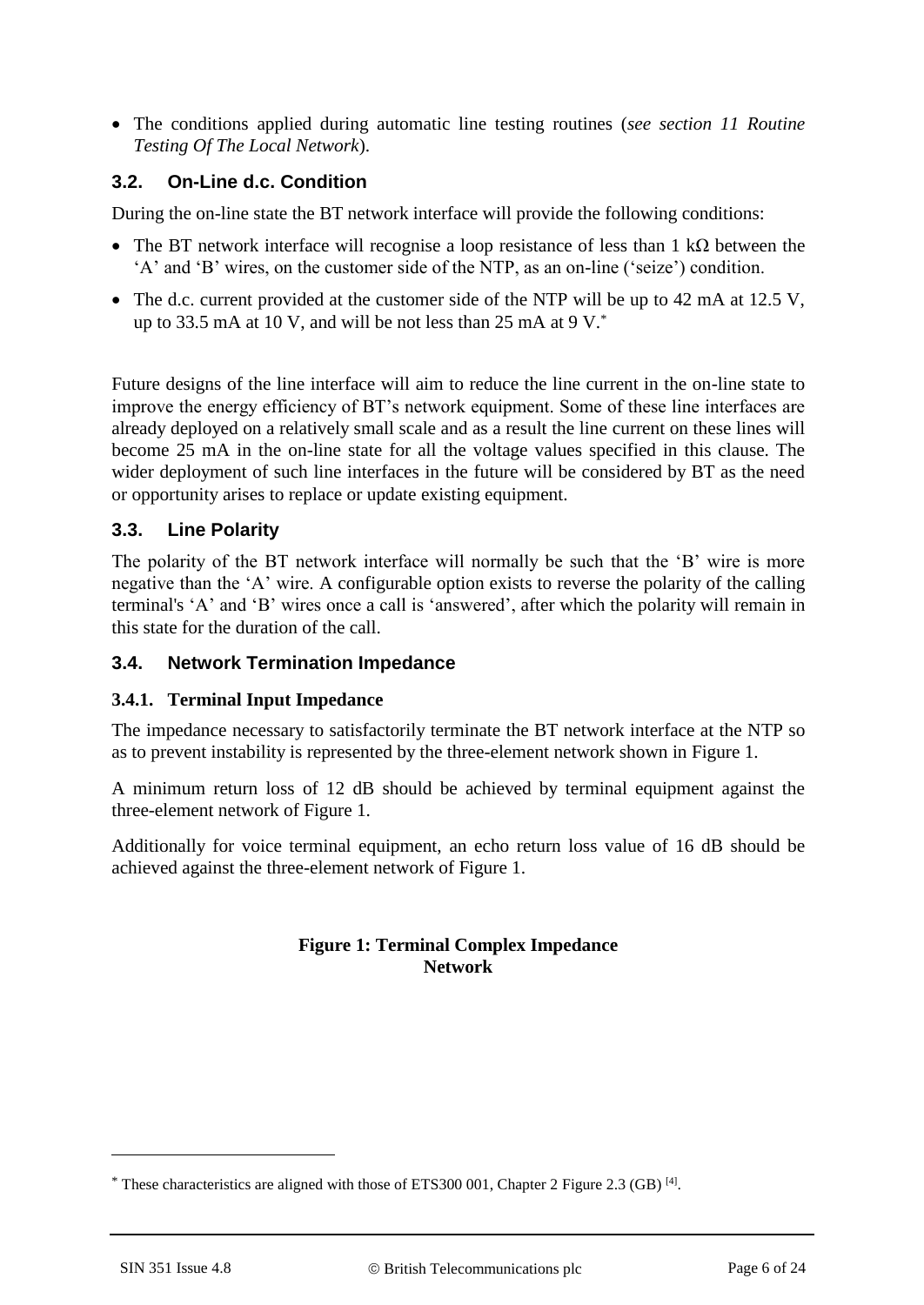

#### **3.4.2. Network Input Impedance**

The input impedance of the network at the NTP is represented by a range of impedances comprising the input impedance of the local exchange, modified by the impedance of a random variety of local cable types/characteristics.

The nominal exchange input impedance is  $300 \Omega + 1000 \Omega$  || 220 nF (*see Figure 2*).

This may be regarded as the appropriate value for use by terminal designers.

The actual value of the exchange input impedance may vary due to production and installation tolerances, also the impact of terminal equipment connected at the far end of the circuit on the performance of circuits containing 4-wire loops. A worst case return loss of 16 dB against the three-element network of Figure 2 can be assumed.

The range of local lines can be represented by between 0 km and 9 km of 0.5 mm copper cable with nominal characteristics of 168  $\Omega$ /km and 50 nF/km (attenuation at 1600 Hz of 1.7 dB/km).

**Figure 2: BT Network Complex Impedance Network**



## **4. Signalling Method**

The BT network interface will respond to signalling information received from the terminal, either in Multi-Frequency Tone format or Loop Disconnect format.

## **4.1. Multi-Frequency Tone Signalling**

The BT network interface will recognise tones meeting all of the following conditions as valid digits:

• multi-frequency tones conforming to Table 3, each digit being represented by simultaneous transmission of two frequencies e.g. digit 5 is indicated by 770  $Hz + 1336 Hz$ , and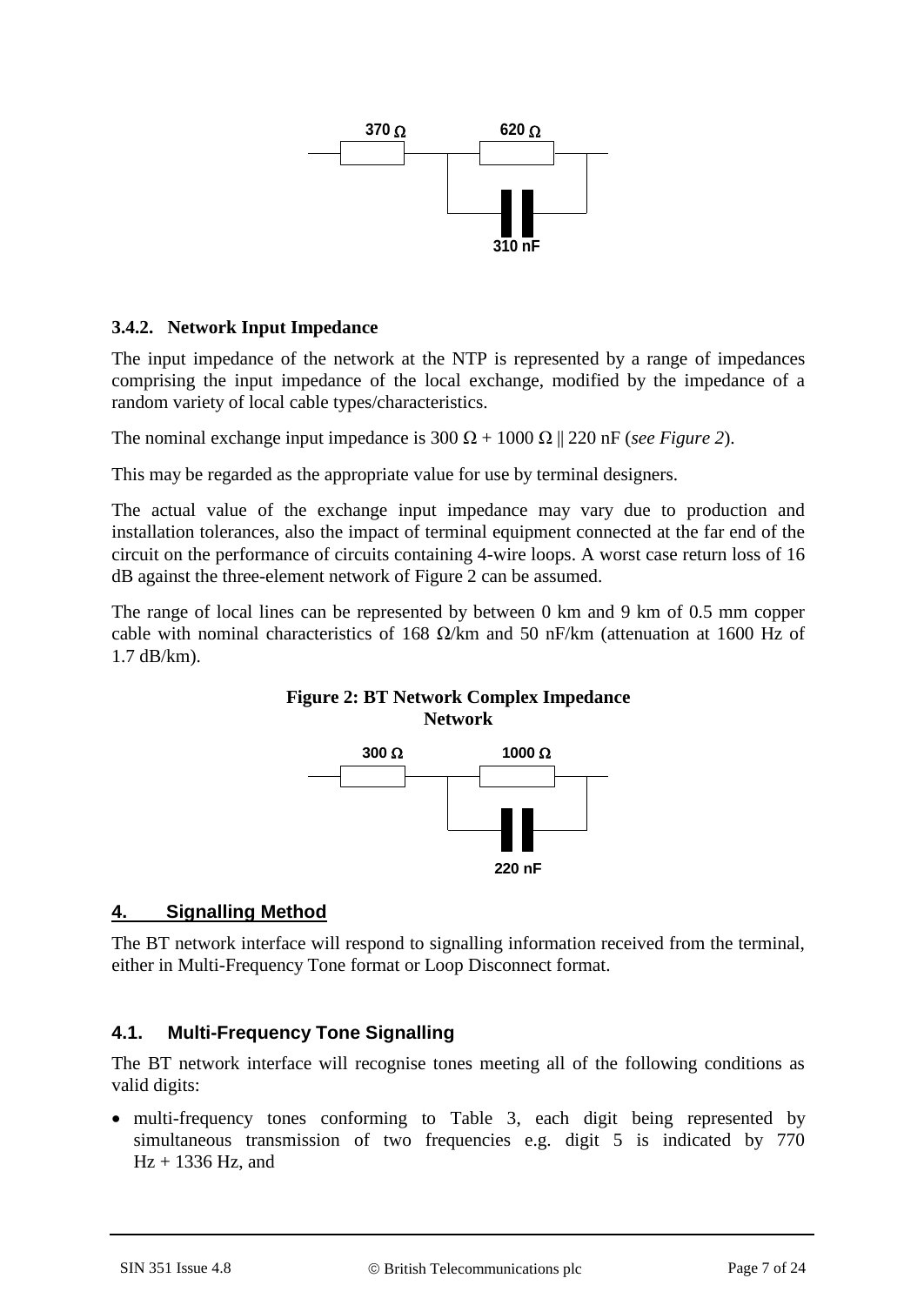- combinations of the frequencies given in Table 3 where the tolerance is within  $\pm 1.5$  % and the level is within -7 dBm to -13 dBm and with the high frequency at a higher level than the low frequency by between 1 dB and 4 dB, and
- tones that have been applied for a minimum period of 40 ms and with a minimum "tone off" period of 40 ms, and
- the level of any individual unwanted tone in the frequency band 300 Hz to 3,400 Hz has a power level of less than -33 dBm, and
- tones whose accompanying power level outside the frequency band 300 Hz to 3,400 Hz is less than -40 dBm, and
- tones whose accompanying total in-audio-band and out-audio-band unwanted tone power levels are 20 dB less than the lowest power level of any single digit tone.

**Table 3: Digit Tone Frequencies**

|             |            | <b>Digits</b> |            | Low        |
|-------------|------------|---------------|------------|------------|
|             |            |               |            | 697 Hz     |
|             |            |               |            | $770\,$ Hz |
|             |            |               |            | 852 Hz     |
|             | ∗          |               | #          | 941 Hz     |
| <b>High</b> | $1209\,Hz$ | 1336 Hz       | $1477\,Hz$ |            |

## **4.2. Loop Disconnect Signalling**

The BT network interface will recognise as valid loop disconnect pulses meeting all of the following conditions:

- loop disconnect digits at the rate  $10 \pm 1$  pulses per second where the ratio of the break period is 67 +5, -4 % of the overall pulse period, and
- Inter Digit Pauses greater than 240 ms and less than 920 ms, and
- a **break pulse** as a reduction in line current to less 500  $\mu$ A for a minimum duration of 15 ms, and
- a **make pulse** with a minimum duration of greater than 5 ms, and
- with a pulse shape equivalent to that produced by the shaping circuit of 100  $\Omega$  in series with 1.8  $\mu$ F when subjected to a voltage of between 1 V and 12.5 V (*see Figure 3: Pulse Shaping Circuit*).



**Figure 3: Pulse Shaping Circuit**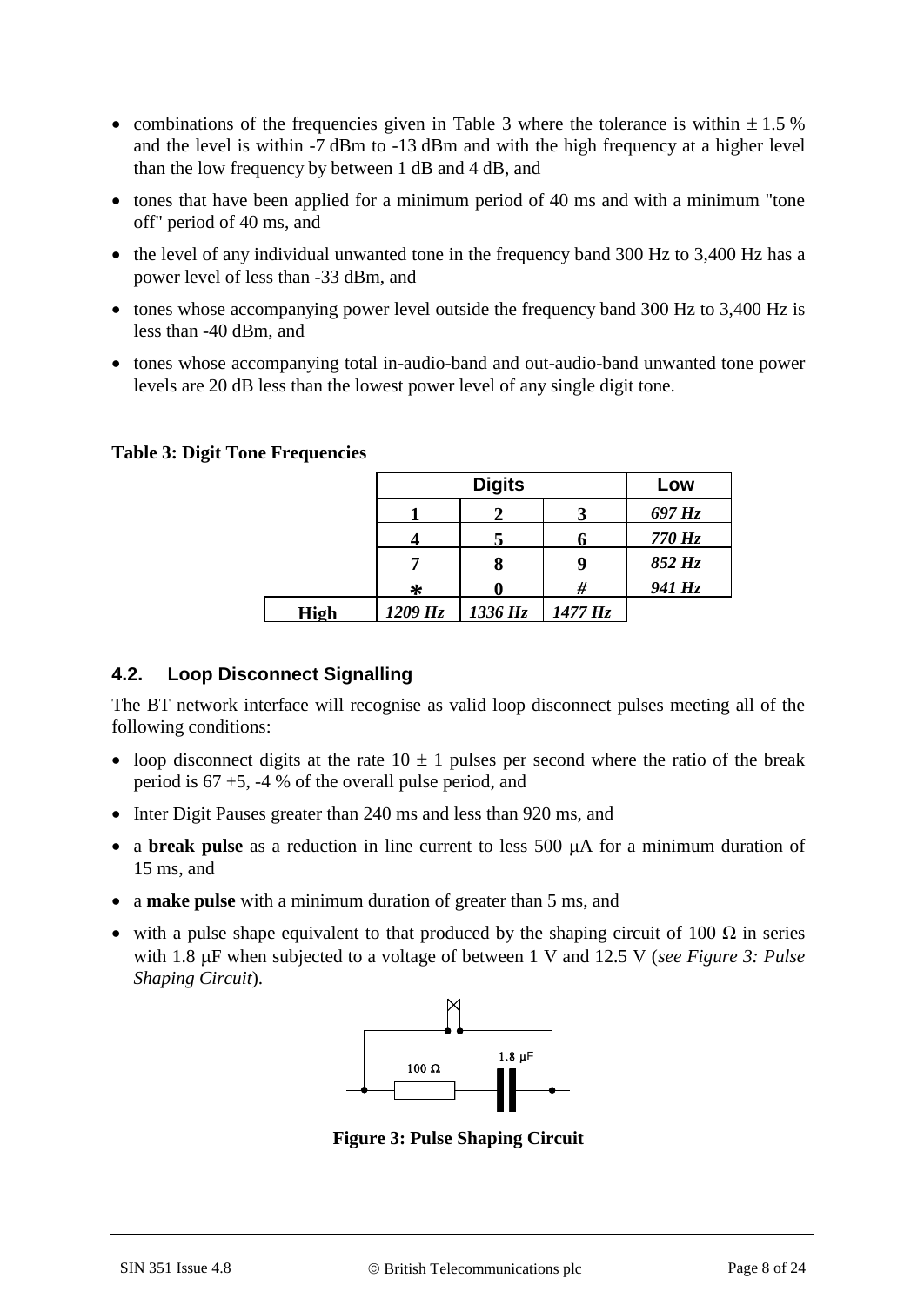## **4.3. Recall**

When a call is in the on-line answered state, the BT network interface will recognise a reduction of the loop current to 1 mA or below, for a period in the range of 53 ms to 103 ms, as a Recall signal.

**Note:** The Recall signal is used for the control of Supplementary Services as described in SIN 354<sup>[[2](#page-17-2)]</sup>.

## **5. Outgoing Calls**

## **5.1. Call Initiation**

The BT network interface will respond to the application of an on-line ('seize') condition (*see section 3.2 On-line d.c. Conditions*) that persists for at least 10 ms. After recognition of the call initiation signal by the exchange, Proceed Indication (*see section 5.2 Proceed Indication*) will be returned to the calling customer within 500 ms.

#### **5.2. Proceed Indication**

When the BT network interface is ready to receive routeing information a Proceed Indication (Dial Tone) will be provided to the calling terminal.

This tone is described in SIN [3](#page-17-3)50<sup>[3]</sup> Network Tones and Announcements.

#### **5.3. Call Progress Information**

During the progress of a call, a variety of tones and announcements may be encountered. Lists of these are to be found in SIN [3](#page-17-3)50  $^{[3]}$  Network Tones and Announcements.

#### **5.4. Call Set-Up Time**

The call set-up time figures given below relate to calls routed wholly within the BT network. Calls that are routed outside the BT network (e.g. extended to mobile numbers, into private networks or via direct dialling in lines) may experience longer post dialling delays.

The mean value of call set-up time across the BT network is expected to be less than 3 seconds, when taking into account the differing levels of call complexity. In addition, 95% of calls are expected to be set up in less than 10 seconds.

## **6. Incoming Calls**

#### **6.1. Call Arrival Indication**

Where appropriate, the BT network interface will provide call arrival indication to any offline terminal as shown in annex A: Call Arrival Indication (Ringing).

The voltage of the call arrival indication at the NTP will be between 100 V and 40 V a.c. r.m.s as measured between the 'A' wire and the 'B' wire. A Ringer Equivalence Number (REN - as defined in ETS 300 001, Chapter 3 Section 3.1 (GB)  $[4]$  $[4]$  $[4]$ ) of 4 will be supported.

Note. There is currently a relatively small scale deployment of a version of the line interface design that applies the a.c. call arrival indication voltage across the 'A' wire and 'B' wire, rather than across the 'B' wire and earth. The wider deployment of such line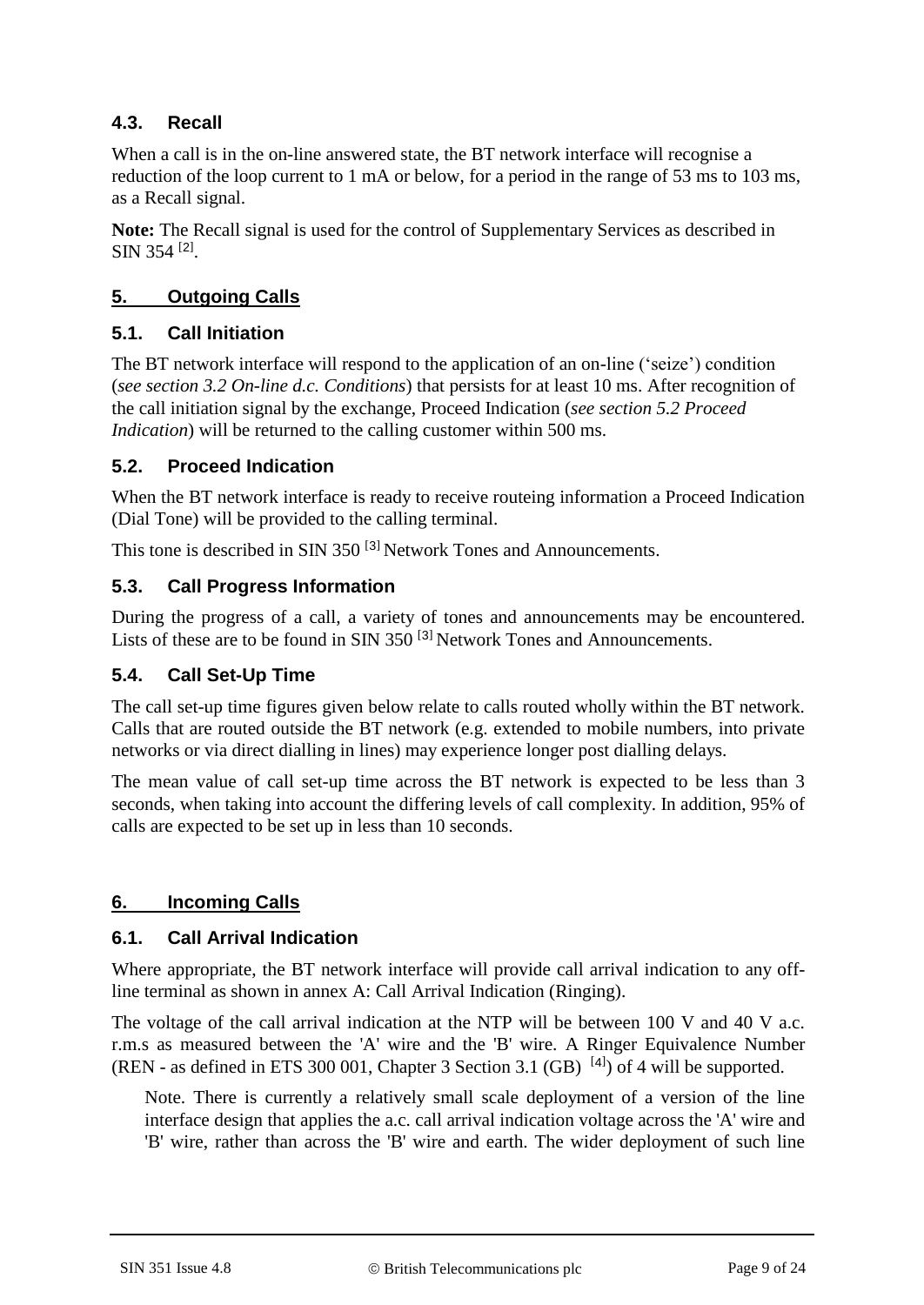interfaces in the future will be considered by BT as the need or opportunity arises to replace or update existing equipment.

Call Arrival Indication may be presented with or without a d.c. voltage bias (*within the limits specified in section 3.1 Off-line d.c. Condition*) on the 'A' wire, the 'B' wire, or both. When Call Arrival Indication is presented with a d.c. voltage, this d.c. voltage may be present during the whole cadence or may be confined to the silent periods. The polarity of this d.c. voltage may be reversed.

Distinctive ringing may be provided when certain supplementary services are invoked. These services are described in SIN 354<sup>[[2](#page-17-2)]</sup>.

Call arrival indication is applied for up to 6 minutes or until the called customer answers.

## **6.2. Called Customer Answer**

The BT network interface will recognise the application of the on-line d.c. condition of section 3.2 as a called party answer, and disconnect ringing.

## **6.3. Ring Trip**

In normal operation ringing current may continue to be applied for typically 110 ms to 510 ms after the on-line state is established.

## **7. Call Clearing**

**Note:** Except where stated, the following call clearing conditions are written on the assumption that both ends of the call are connected to a single analogue line interface and the call is connected wholly within the BT network.

#### **7.1. Terminal Initiated Clearing**

#### **7.1.1. By The Calling Terminal**

When a call is ended by the calling terminal, the BT network interface will detect an off-line condition (*see section 3.1 Off-Line d.c. Condition*) and provide the network initiated clearing *(see section 7.2 Network Initiated Clearing*) to the called terminal. Line breaks of less than 200 ms will not be recognised as a clear. Line breaks greater than 3 s will be recognised as a clear (*see section 10.1 Follow-on Call*).

## **7.1.2. By The Called Terminal**

When a call is ended by the called terminal, the BT network interface will detect an off-line condition *(see section 3.1 Off-line d.c. Condition*) and initiate a time-out process lasting between two and three seconds. After the time-out period has expired, network initiated clearing (*see section 7.2 Network Initiated Clearing*) is provided to the calling terminal.

Calls that are made to certain services (e.g. Number translation services and Premium rate services) are subject to first party clearing. In these circumstances, when the called terminal ends the call there is no time-out process and the calling terminal is provided with network initiated clearing (*see section 7.2 Network Initiated Clearing*) immediately.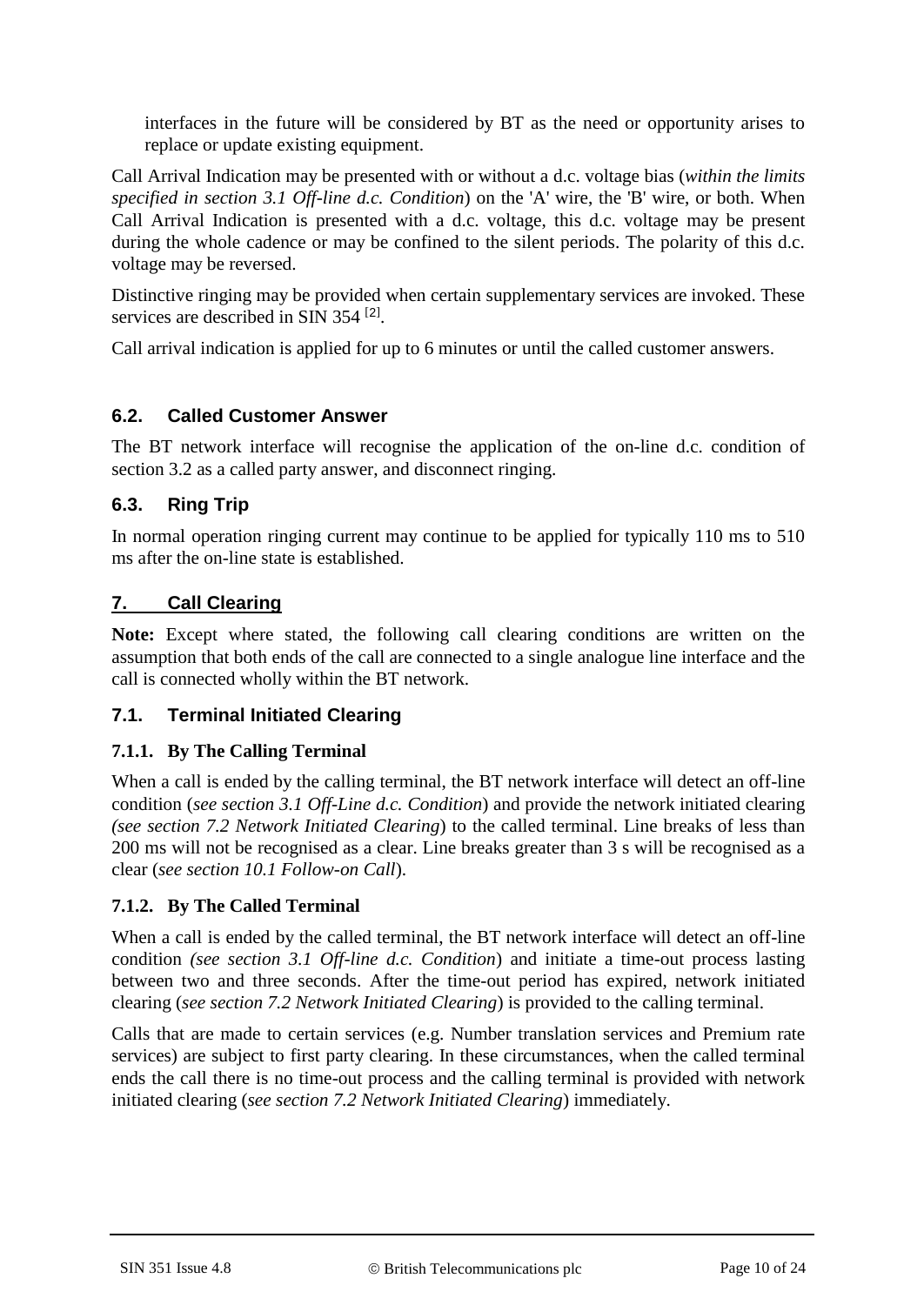## **7.2. Network Initiated Clearing**

The BT network interface will provide a sequence of clearing signals at the NTP as a result of terminals ending a call or when terminals fail to present valid digits during call set-up.

This will consist in any order of:

- a) an 'end-of-call' signal of between 90 ms and 130 ms and/or;
- b) number unobtainable tone lasting between 3 s and 20 s and/or;

(Number unobtainable tone is described in SIN 350 [[3](#page-17-3)] Network Tones and Announcements)

c) silence lasting between 0 s and 30 s;

and will end with the Parked State (*see section 7.3 Parked State*).

**Note 1:** The 'end-of-call' signal is sometimes known as the "K-break" signal. It offers a positive way for automatic terminal equipment to determine when either a calling terminal or the BT network interface has resumed the off-line condition. The signal consists of a disconnection or a reduction in the loop current to below 1 mA for the time period stated.

**Note 2:** There are certain interfaces supported by non-copper access systems that cannot provide the 'end-of-call' signal.

#### **7.3. Parked State**

When a terminal remains on-line, and has failed to offer a valid digit (*see section 5.1 Call Initiation*) or has failed to achieve the off-line state after call clearing (*see section 7 Call Clearing*), the BT network will monitor the line so that a terminal clear condition can be detected. It some circumstances an automatic howler might be applied (*see section 9.4 Howler*).

#### **8. Supervisory Signals**

Supervisory signals provided at the BT network interface are described in SIN [3](#page-17-3)50<sup>[3]</sup> Network Tones and Announcements.

## **9. Additional Information**

#### **9.1. Transients**

Change of line conditions (for example, polarity, voltage, speech band levels, feeding resistances, and current interruptions) may occur during processing of a call by the network.

## **9.2. Announcements**

At various stages of calls it is possible for announcements to be connected. Announcements are described in SIN [3](#page-17-3)50<sup>[3]</sup> Network Tones and Announcements.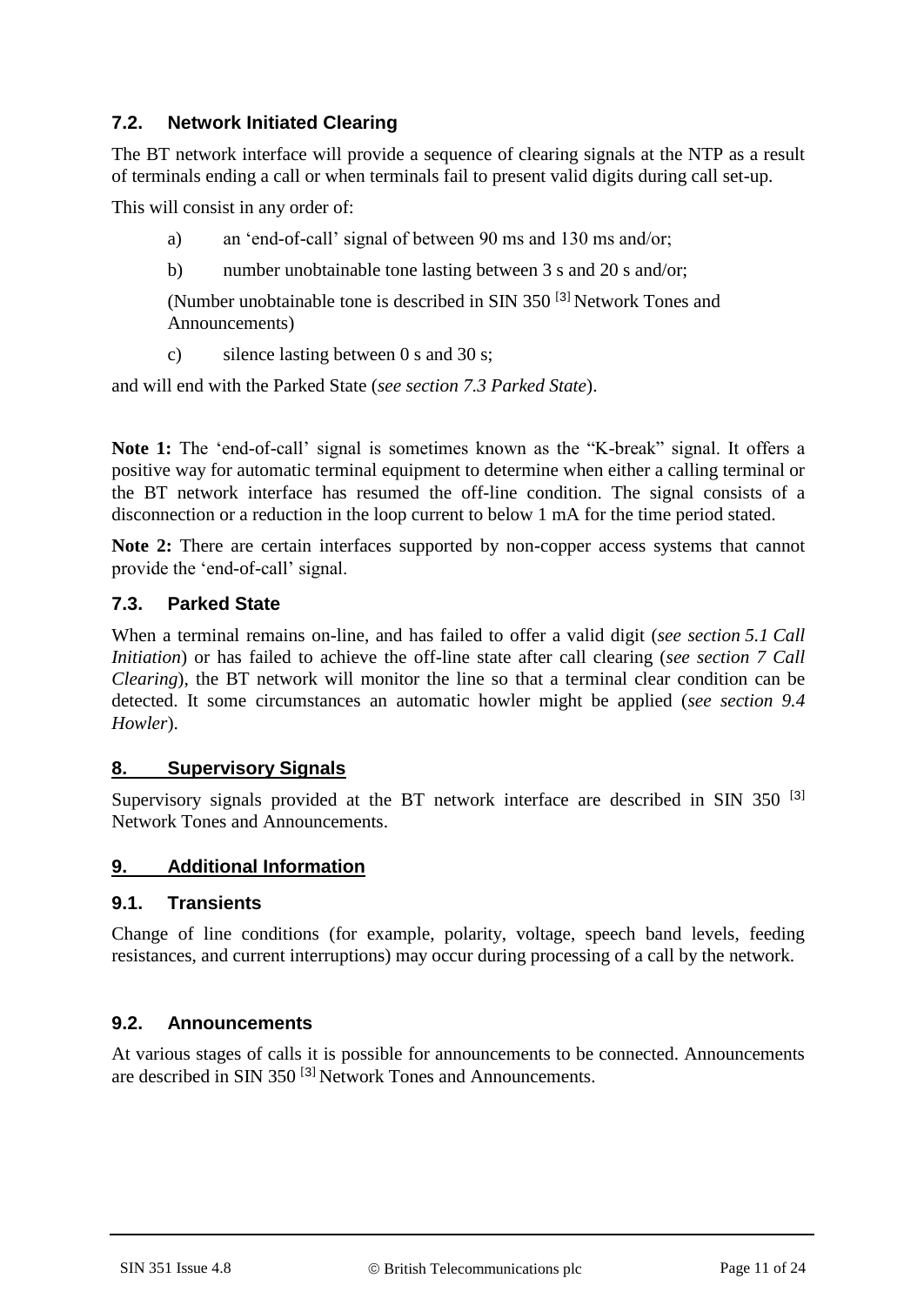## **9.3. Noise, Induced Voltages and Line Surges**

The BT network interface conditions described in this SIN are those encountered when there is no interference and the earth potential at the local exchange and the NTP is the same. In practice these conditions may be modified as follows.

Permanent longitudinal direct voltages up to 4 V may exist on the line.

Permanent longitudinal alternating voltages up to 5 V r.m.s. 50 Hz, and associated harmonics, may exist on the line. Additionally there may be an earth potential difference up to 3 V r.m.s. 50 Hz.

Permanent longitudinal and transverse alternating voltages, which generally do not exceed 3 V r.m.s., at other frequencies up to 2 MHz may exist on the line. These are generally noise voltages, but between 200 kHz and 2 MHz they may be amplitude modulated and be as a result of radio broadcast signals.

Uniform spectrum and random noise having a power of -42 dBm in the frequency range 300 Hz to 3400 Hz may exist on the line, with random impulsive noise in excess of -22 dBm. Also, other types of random transmission impairment may occur, such as interruptions, phase changes, phase jitter and gain changes.

#### **9.4. Howler**

| <b>Significance</b>                                                                                                                                                       | Range of levels received<br>at BT network interface                                                                           | <b>Signal</b><br>composition | <b>Cadence</b>                                                                          |
|---------------------------------------------------------------------------------------------------------------------------------------------------------------------------|-------------------------------------------------------------------------------------------------------------------------------|------------------------------|-----------------------------------------------------------------------------------------|
| To draw attention to a<br>telephone left on-line.<br>May be applied to<br>attachments which hold<br>after the distant end has<br>cleared or after an<br>unsuccessful call | Applied initially at mean<br>power level of up to -8<br>$dBm$ rising over 12 s to<br>$+15$ dBm; total max.<br>power $+20$ dBm | Multi-audio<br>frequency     | Continuous<br>for $3$<br>minutes or<br>until line<br>release if<br>this occurs<br>first |
| The howler can<br>sometimes be applied<br>automatically, in which<br>case it will start 3<br>minutes after the parked<br>state has been achieved.                         |                                                                                                                               |                              |                                                                                         |

#### **Table 4: Howler Characteristics**

## **9.5. End-To-End Insertion Loss**

The end to end insertion loss at 800 Hz between 600  $\Omega$  resistances terminating two BT network interfaces and routed wholly within the BT network is between 6 dB and 30 dB.

**Note 1**: These values apply only to calls where both ends are connected to a single analogue line interface and the call is connected wholly within the BT network.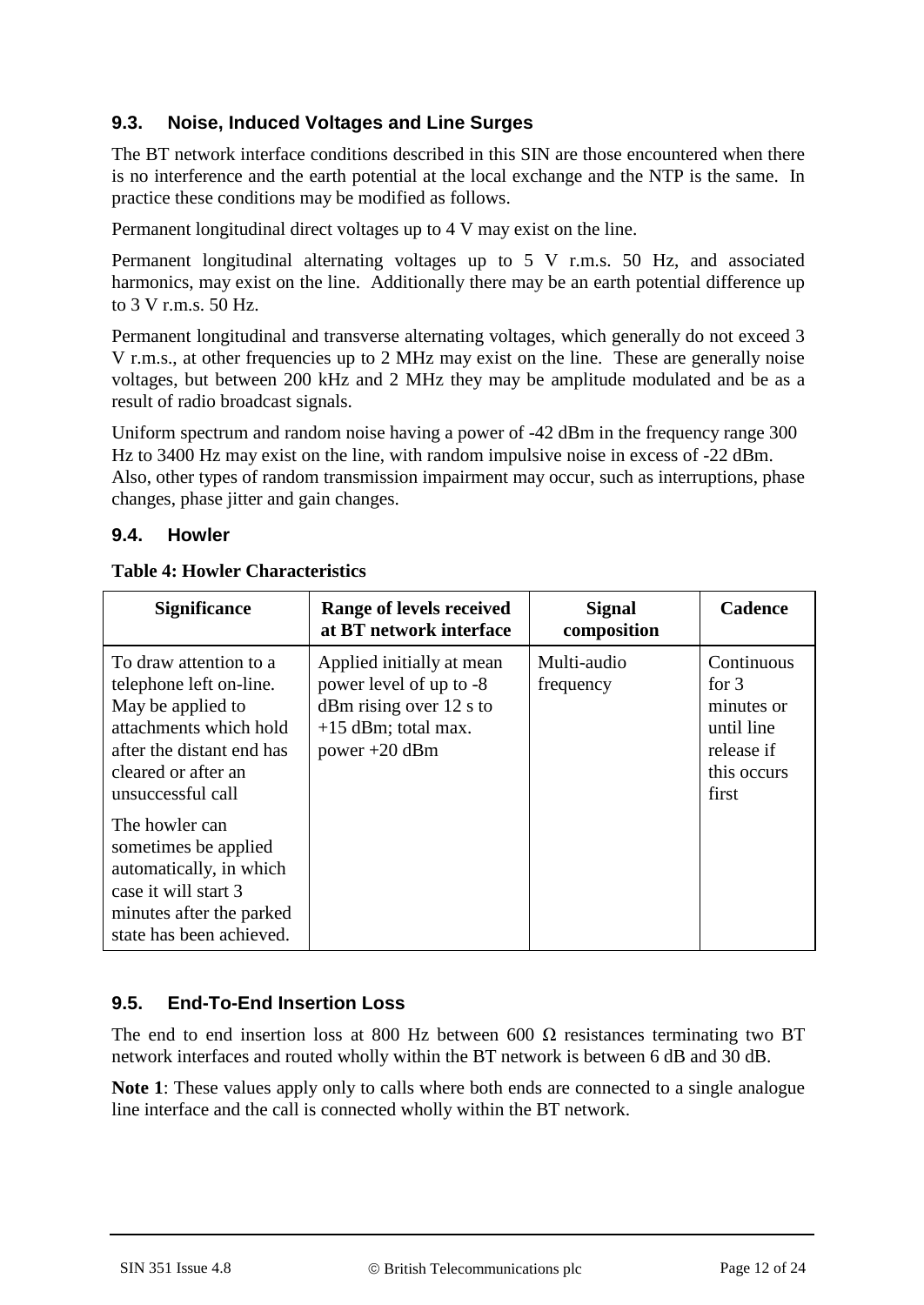**Note 2**: Local line attenuation that exceeds 10 dB at 1600 Hz will be compensated within the local exchange so that the attenuation planning limit of 10 dB is not exceeded. However this does not compensate for the 'additional' loss/frequency distortion.

## **9.6. Loss/Frequency Response**

The loss/frequency response of BT's core network connecting its local exchanges conforms to ITU-T G.712 $^{[5]}$  $^{[5]}$  $^{[5]}$ : Figure 3.

| <b>Frequency</b><br>(Hz)            | 10             | 200    | 300            | 400    | 600    | 2400   | 3000   | 3400   | 3600   | 4000 |
|-------------------------------------|----------------|--------|----------------|--------|--------|--------|--------|--------|--------|------|
| <b>Response</b><br>$(upper)$ $(dB)$ | 40             | 40     | $\overline{2}$ | 1.5    | 0.7    | 0.7    |        |        | 40     | 40   |
| <b>Response</b><br>$lower$ $dB$     | $\overline{0}$ | $-0.6$ | $-0.6$         | $-0.6$ | $-0.6$ | $-0.6$ | $-0.6$ | $-0.6$ | $-0.6$ |      |

**Table 5: Core Network 2-wire to 2-wire Insertion Loss/Frequency Response**

Additionally, any connection will usually contain two local lines comprising a random variety of cable types/characteristics.

The nominal loss/frequency response limits of the range of local lines can be represented by between 1 km and 9 km of 0.5 mm copper cable with nominal characteristics of 168  $\Omega$ /km and 50 nF/km (attenuation at 1600 Hz of 1.7 dB/km) and are shown in Table 6.

|                       |               | <b>Insertion Loss (dB)</b> |         |         |         |  |
|-----------------------|---------------|----------------------------|---------|---------|---------|--|
| <b>Frequency (Hz)</b> | <b>200 Hz</b> | 400 Hz                     | 1600 Hz | 3200 Hz | 4000 Hz |  |
| Upper limit $(dB)$    | 5.1           | 7.1                        | 14.2    | 20.1    | 22.5    |  |
| Lower limit (dB)      | 0.4           | 0.6                        | 1.2     | 17      | 19      |  |

**Table 6: Local Network Cable Insertion Loss/Frequency Response**

| Note: Values applicable to end to end characteristics apply only to calls connected wholly |
|--------------------------------------------------------------------------------------------|
| within the BT network when measured between 600 $\Omega$ resistances.                      |

## **9.7. Relative Group Delay**

With the advent of the wholly digital core BT network, relative group delay has become less of a significant parameter in relation to the transmission of voiceband data.

## **9.8. Terminal Equipment Spectral Power Requirements**

To prevent undue interference with other users of the BT access network, terminal equipment should conform to the requirements of the "Specification of the Access Network Frequency Plan (ANFP) applicable to transmission systems used on the BT Access Network". This ANFP specifies Power Spectral Density masks (PSD) defining the maximum power for each frequency that may be injected into the line at the customer end of the local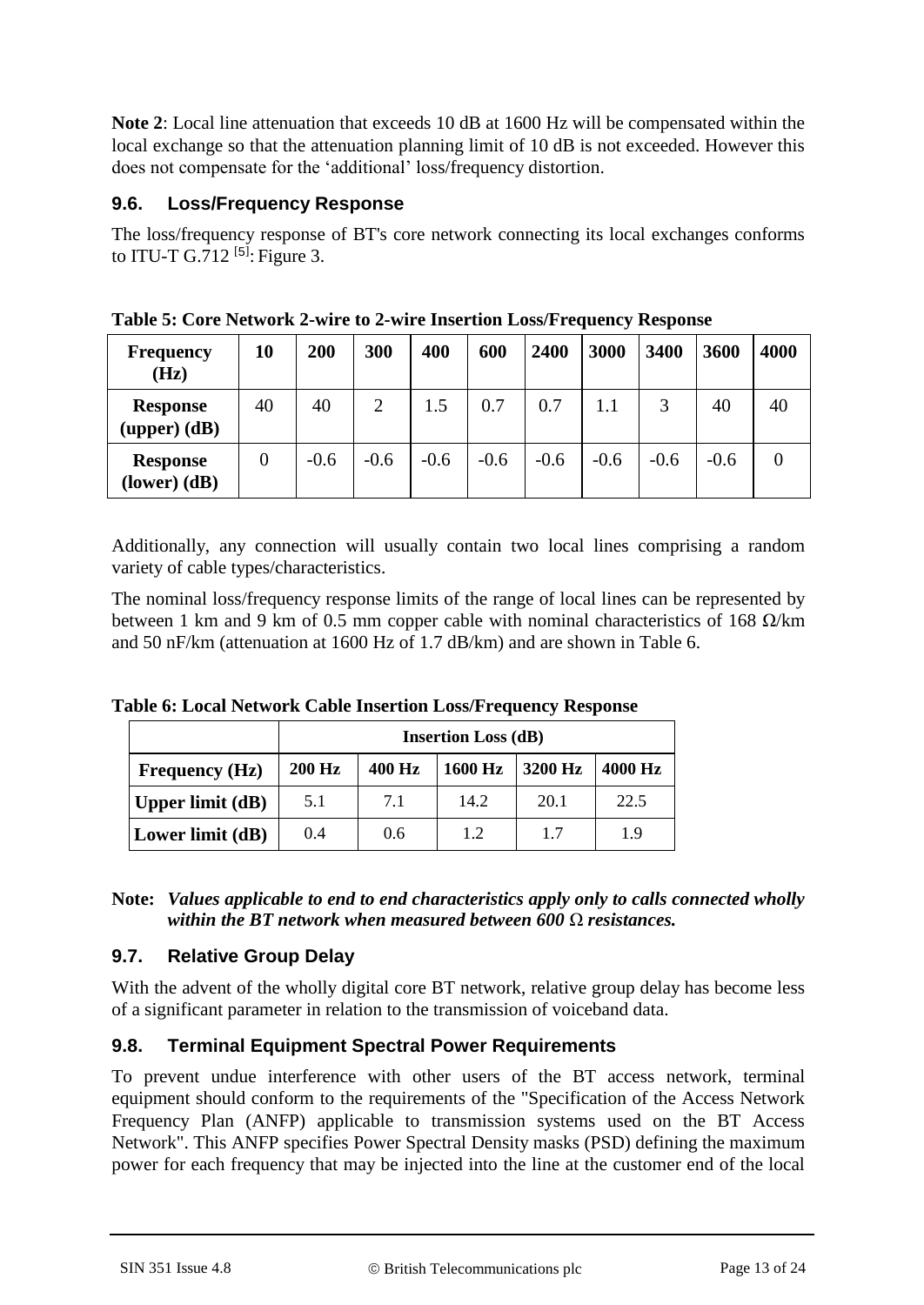loop. Customers are advised to contact their terminal equipment provider on this issue to ascertain the compliance of their terminal equipment with the ANFP. SIN 375  $^{[6]}$  $^{[6]}$  $^{[6]}$  gives up to date information about the ANFP PSD masks, and where to locate the latest issue of the ANFP specification.

If interference is caused to other users of the BT access network, and this is identified as resulting from terminal equipment being non-compliant with the ANFP, BT will be required to take remedial action to remove the cause of the interference. This could ultimately result in the disconnection of the PSTN circuit from the non-compliant terminal equipment.

Equipment that has been approved under the UK terminal equipment approval regime that existed prior to the implementation of the RE&TTE Directive [[7](#page-17-6)], which is transposed into UK law by SI 2000 No. 730  $^{[8]}$  $^{[8]}$  $^{[8]}$  and SI 2003 No. 1903  $^{[13]}$  $^{[13]}$  $^{[13]}$ , is deemed to be compliant with the ANFP.

Home Phoneline Networking (HPN) equipment <sup>[i]</sup> (e.g. equipment designed to ITU-T Recommendation G.[9](#page-17-9)89.1<sup>[9]</sup>, Phone-line Networking Transceivers - Foundation) is likely to be compliant to the ANFP provided that the optional isolation filter that is strongly recommended in Recommendation G.989.1 is fitted to prevent the signals from the Home Phoneline Networking equipment leaking out via the PSTN NTP onto the BT access network.

## **9.9. Line Sharing**

Where the BT exchange line is shared with another Provider of Electronic Communications Networks providing Asymmetric Digital Subscriber Line services, the BT services listed in SIN 346<sup>[\[10\]](#page-17-10)</sup> clause 2 will not be available. Where the line is shared and CPE ADSL filters are required (see SIN 346  $[10]$  $[10]$  $[10]$ ), the characteristics of the BT network interface will be such that the interface characteristics described in this SIN will apply when a CPE ADSL filter compliant with clause 7 of SIN 346 is connected to the BT network interface.

## **9.10. Supplementary Services**

Supplementary Services are described in SIN 354 [[2](#page-17-2)] Supplementary Services available on the Analogue Line Interface.

## **9.11. Follow-On Call**

To initiate a follow-on call the BT network interface will recognise a break in the loop current applied at the NTP, where the d.c. current falls to 1 mA or less for a time period in excess of 3 s.

## **10. ROUTINE TESTING OF THE LOCAL NETWORK**

BT has for many years carried out automatic test routines on its local line plant. In recent years the frequency of testing PSTN lines has increased to a level approaching once every 24 hours in order to maintain the high levels of customer service expected of a modern network.

In the early 1990's problems were encountered with telephone bells or tone callers responding to the line conditions arising from these tests. To address this problem SIN 156 was published that outlined the conditions that might be expected during routines and as a

1

<sup>[</sup>i] Equipment using customer premises extension telephone wiring to provide an internal data network within the customer's premises.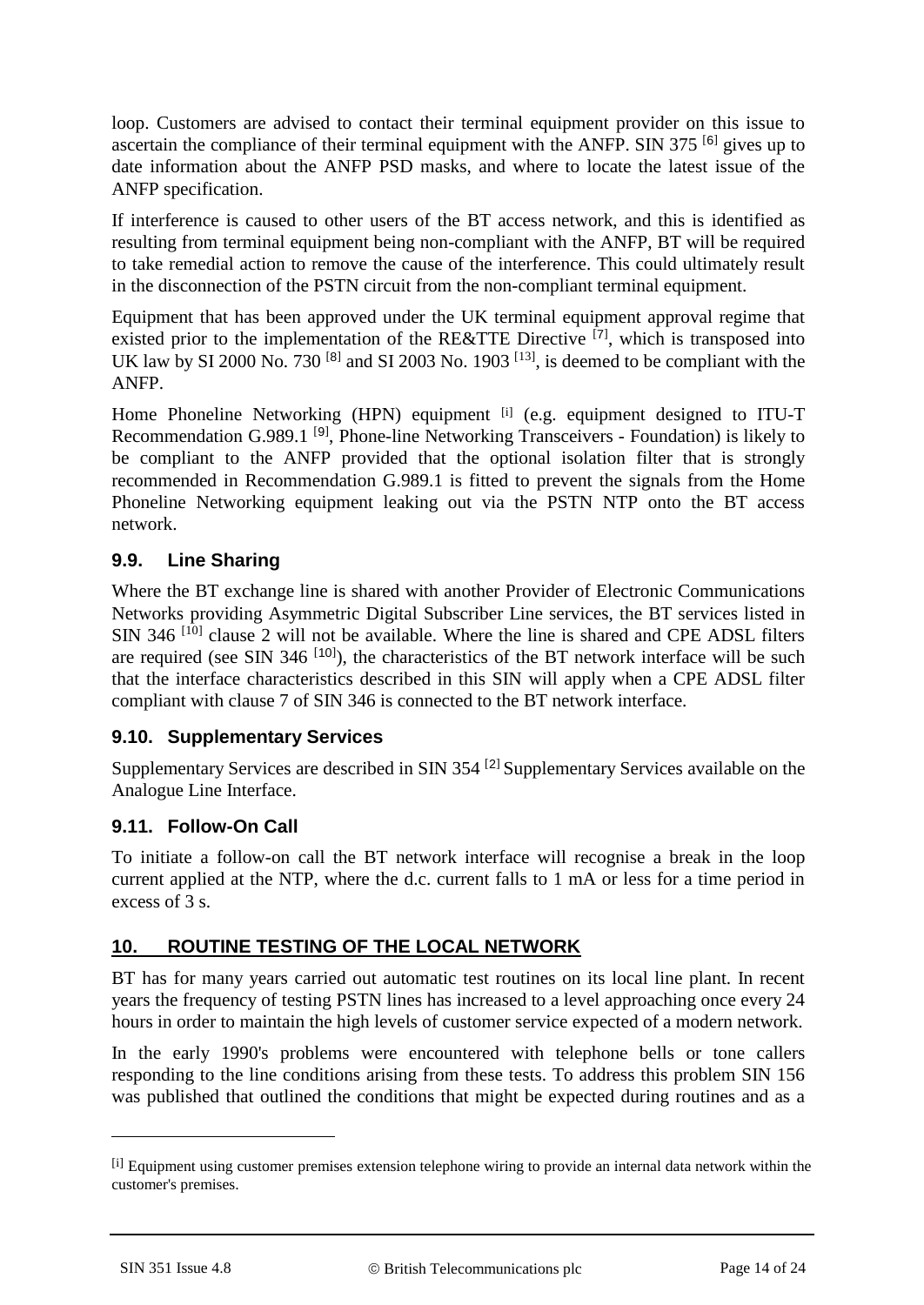result significant improvements have been made to apparatus that have almost eliminated the problems.

The following information replaces SIN 156 and is to maintain awareness of the need to consider the effect of BT's test routines during the design of new apparatus to avoid consumer dissatisfaction.

The Line Test Systems operated by BT are of proprietary origin, the technical design of which is the Intellectual Property of the vendors. However the following information is representative of the conditions that may be expected and should be considered during the design of new apparatus.

#### **10.1. Line Test Conditions**

The conditions below may be applied in accordance with table 7.

- a) Up to 50 Volt battery (Positive and Negative with respect to earth) with a source resistance between 0 and 120 kΩ;
- b) Earth via a source resistance of between zero and  $120 \text{ k}\Omega$ ;
- c) Open circuit greater than 10 M $\Omega$ ;
- d) AC voltage to be less than 25 volts peak to peak at no more than 30 Hz, either balanced or longitudinal.

The sequence of these conditions is not as important as the control of transients while switching between tests. The following general conditions apply.

- i) Exchange voltage disconnected;
- ii) Transient current limited to 1.0 mA while switching between tests;
- iii) Transient settling time between tests of up to 1 second;
- iv) Total test time of up to 18 seconds;
- v) Exchange voltage reconnected.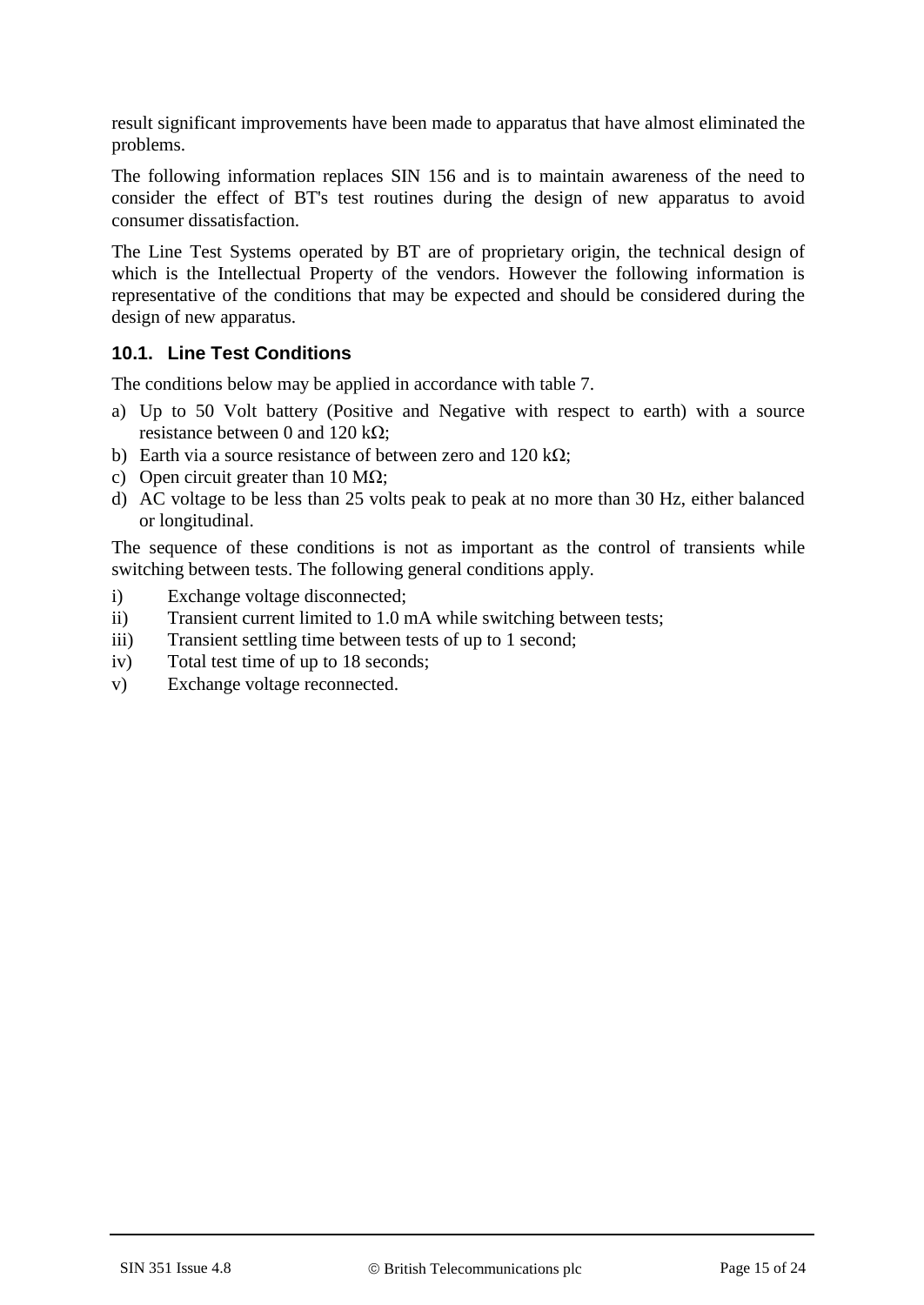#### **Table 7: Line Test Conditions**

| 'A'<br>Wire    | 'B'<br>Wire    |
|----------------|----------------|
| Earth          | <b>Battery</b> |
| <b>Battery</b> | Earth          |
| Open           | <b>Battery</b> |
| <b>Battery</b> | Open           |
| Open           | Earth          |
| Earth          | Open           |
| <b>Battery</b> | <b>Battery</b> |
| Earth          | Earth          |
| Open           | Open           |
| AC             | <b>Battery</b> |
| <b>Battery</b> | AC             |
| Earth          | AC             |
| AC             | Earth          |
| AC             | Open           |
| Open           | AC             |
| AC             | AC             |

#### **10.2. Future Plans**

BT is evaluating the use of automatic test routine equipment that removes the off-line d.c. voltage for a period of greater than the 18 second period described in 10.1 Line Test Conditions. If it is decided to deploy such equipment then this SIN will be re-issued to give advance notice of any changes to the characteristics described in 10.1.

## **10.3. Enquiries**

Contact details for enquiries about routine testing of the local network can be found at http://www.btplc.com/sinet/.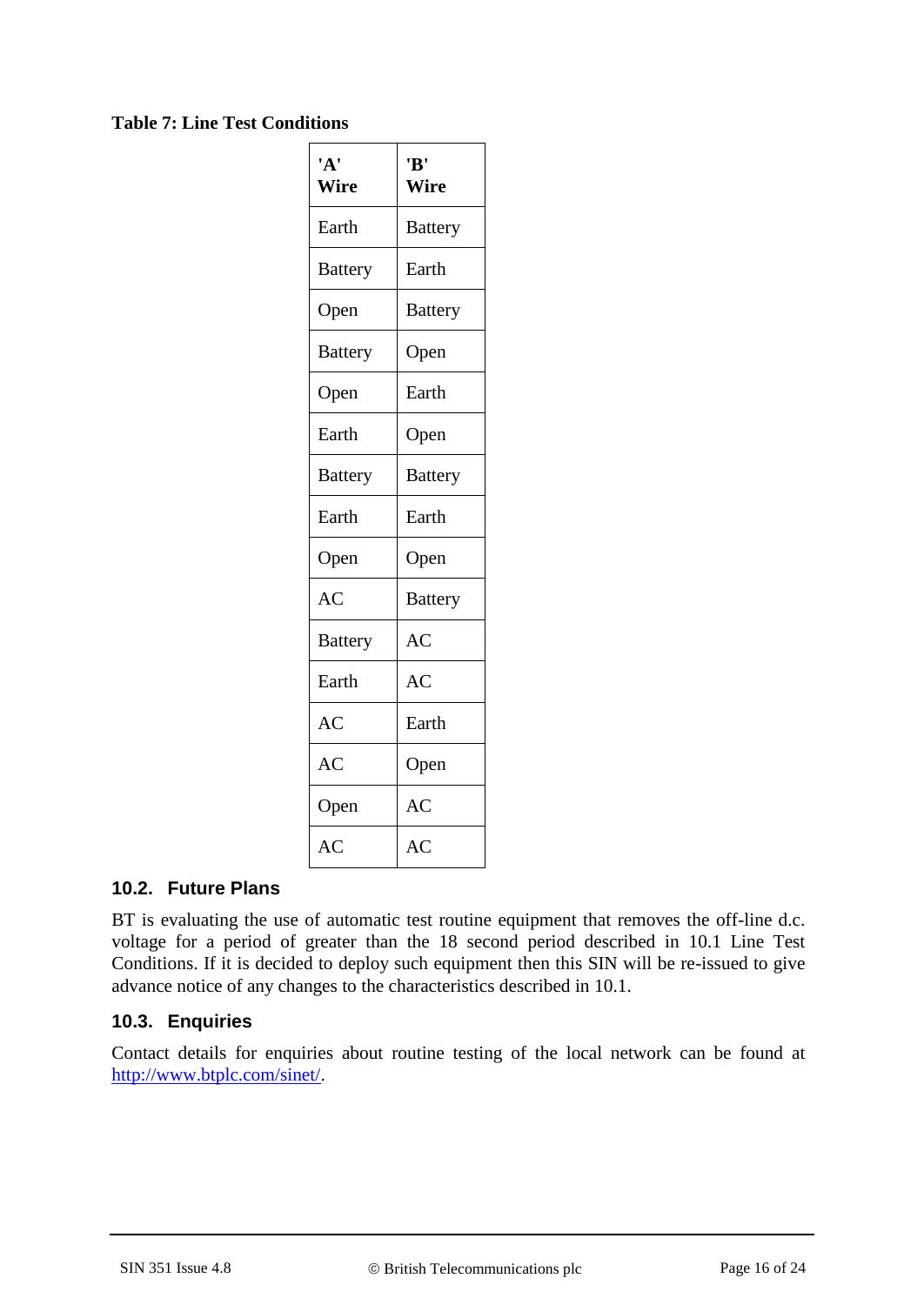# **11. Glossary**

| <b>ADSL</b>       | Asymmetric Digital Subscriber Line                        |
|-------------------|-----------------------------------------------------------|
| <b>ANFP</b>       | <b>Access Network Frequency Plan</b>                      |
| <b>DEL</b>        | Direct Exchange Line                                      |
| DP                | <b>Distribution Point</b>                                 |
| EC                | European Commission                                       |
| <b>ETSI</b>       | European Telecommunications Standards Institute           |
| <b>HPN</b>        | Home Phoneline Networking                                 |
| <b>IDC</b>        | <b>Insulation Displacement Connector</b>                  |
| <b>NTE</b>        | <b>Network Termination Equipment</b>                      |
| <b>NTP</b>        | <b>Network Termination Point</b>                          |
| <b>REN</b>        | <b>Ringer Equivalence Number</b>                          |
| <b>PSD</b>        | <b>Power Spectral Density</b>                             |
| <b>PSTN</b>       | <b>Public Switched Telephone Network</b>                  |
| <b>RE&amp;TTE</b> | Radio Equipment and Telecommunications Terminal Equipment |
| <b>SI</b>         | <b>Statutory Instrument</b>                               |
| <b>SIN</b>        | <b>Suppliers' Information Note</b>                        |
| <b>TIG</b>        | <b>Technical Interface Guide</b>                          |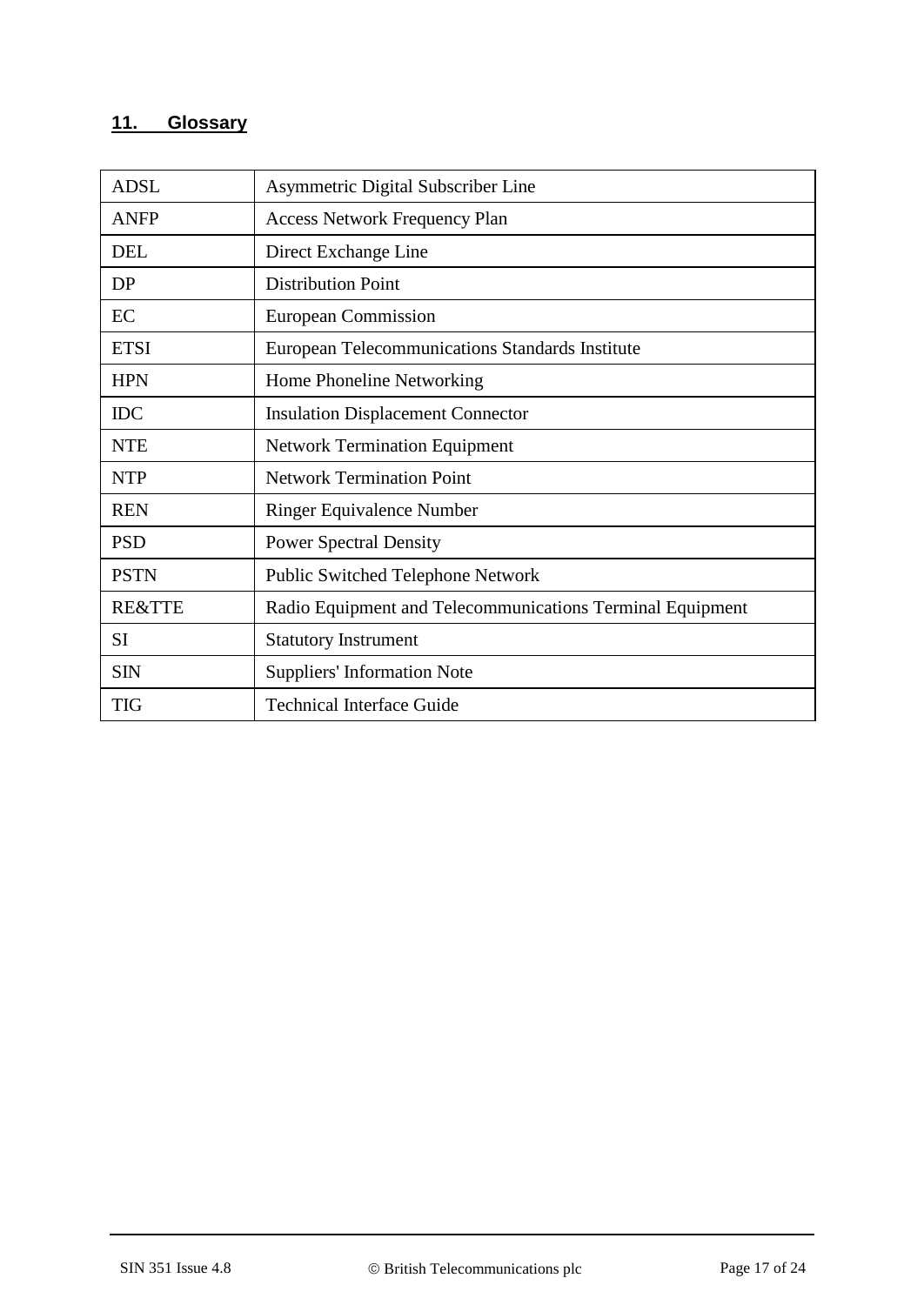## **12. References**

<span id="page-17-7"></span><span id="page-17-6"></span><span id="page-17-5"></span><span id="page-17-4"></span><span id="page-17-3"></span><span id="page-17-2"></span><span id="page-17-1"></span><span id="page-17-0"></span>

| $[1]$  | British Standards document BS6312, 1994 - Connectors for analogue<br>telecommunication interfaces. Part 1. Specification for plugs                                                                                                              |
|--------|-------------------------------------------------------------------------------------------------------------------------------------------------------------------------------------------------------------------------------------------------|
| $[2]$  | SIN 354 - BT Public Switched Telephone Network (PSTN): Technical Characteristics<br>of The Supplementary Services Available On The Analogue Line Interface.                                                                                     |
| $[3]$  | SIN 350 - BT Public Switched Telephone Network (PSTN): Network Tones And<br>Announcements.                                                                                                                                                      |
| $[4]$  | ETSI ETS 300 001, 4 <sup>th</sup> Edition January 1997. Attachments to Public Switched<br>Telephone Network (PSTN); General technical requirements for equipment connected<br>to an analogue subscriber interface in the PSTN.                  |
| $[5]$  | ITU-T Recommendation G.712, 11/96 - Transmission performance characteristics of<br>pulse code modulation channels.                                                                                                                              |
| [6]    | SIN 375 – Terminal Equipment Spectral Power Requirements.                                                                                                                                                                                       |
| $[7]$  | RE&TTE Directive - Directive 1999/5/EC of the European Parliament and of The<br>Council of 9 March 1999 on radio equipment and telecommunications terminal<br>equipment and the mutual recognition of their conformity, OJ L91, 7.4.1999, p.10. |
| [8]    | Statutory Instrument 2000 No. 730. The Radio Equipment and Telecommunications<br>Terminal Equipment Regulations 2000.                                                                                                                           |
| [9]    | ITU-T Recommendation G.989.1, 02/01 - Phone-line Networking Transceivers -<br>Foundation.                                                                                                                                                       |
| $[10]$ | SIN 346 - BT ADSL Interface Description.                                                                                                                                                                                                        |
| $[11]$ | ITU-T Recommendation V.90, 09/98 - A digital modem and analogue modem pair for<br>use on the Public Switched Telephone Network (PSTN) at data signalling rates of up<br>to 56 000 bit/s downstream and up to 33 600 bit/s upstream.             |
| $[12]$ | ITU-T Recommendation V.34, 02/98 - A modem operating at data signalling rates of<br>up to 33 600 bit/s for use on the general switched telephone network and on leased<br>point-to-point 2-wire telephone-type circuits.                        |
| $[13]$ | Statutory Instrument 2003 No. 1903. The Radio Equipment and Telecommunications<br>Terminal Equipment (Amendment) Regulations 2003                                                                                                               |
| $[14]$ | Statutory Instrument 2003 No. 1904. The Electronic Communications (Universal<br>Service) Order 2003                                                                                                                                             |

<span id="page-17-13"></span><span id="page-17-12"></span><span id="page-17-11"></span><span id="page-17-10"></span><span id="page-17-9"></span><span id="page-17-8"></span>For further information or copies of referenced sources, please see document sources at [http://www.btplc.com/sinet/Documentsource/index.htm.](http://www.btplc.com/sinet/Documentsource/index.htm)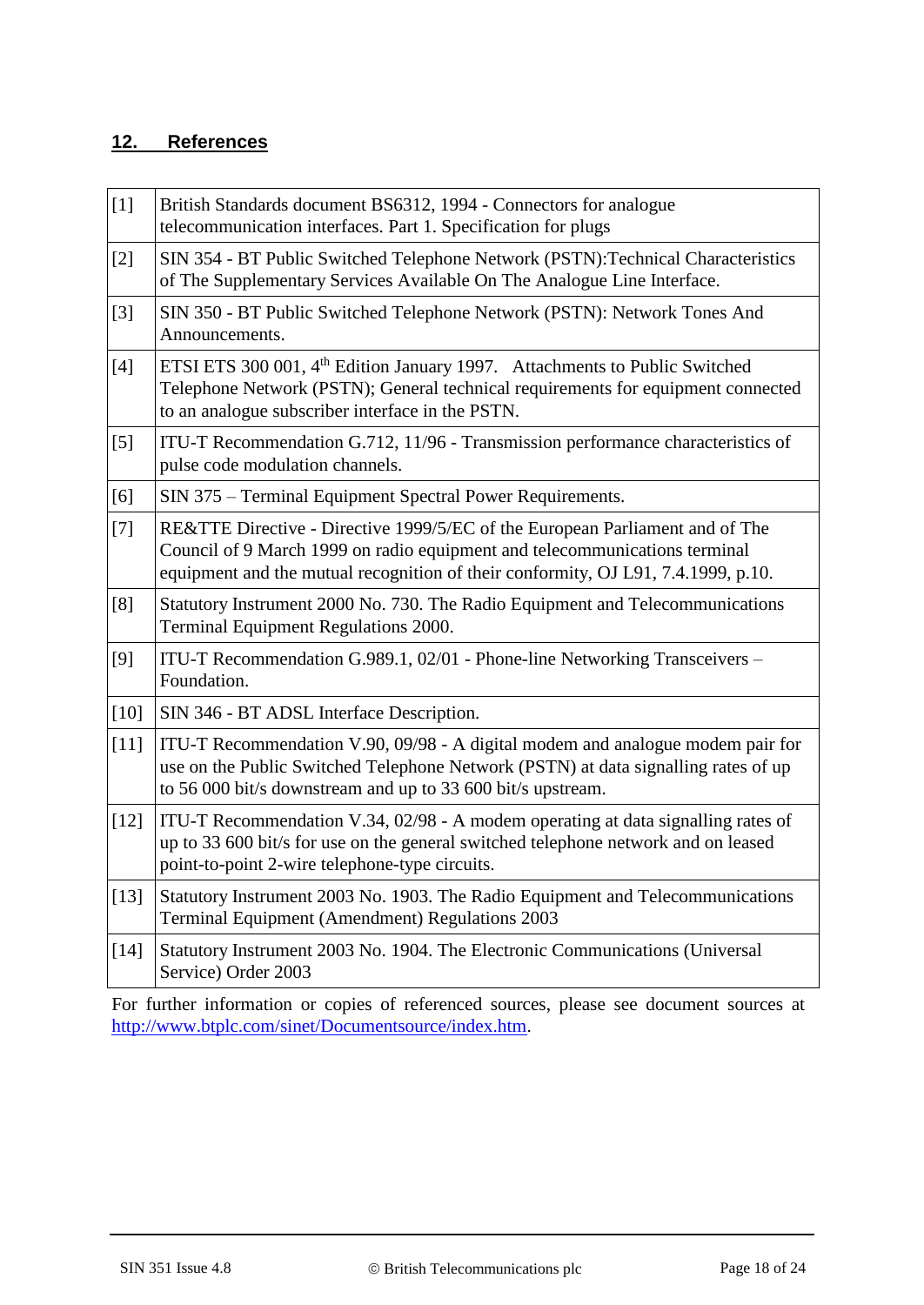## **13. History**

| TIG <sub>1</sub><br>Issue 1   | October<br>1997   | Originally published as Technical Information Guide 1.                                                                                                                                                                                                                                                                                                                                          |  |
|-------------------------------|-------------------|-------------------------------------------------------------------------------------------------------------------------------------------------------------------------------------------------------------------------------------------------------------------------------------------------------------------------------------------------------------------------------------------------|--|
| TIG <sub>1</sub><br>Issue 2   | October<br>1998   | Major revision.                                                                                                                                                                                                                                                                                                                                                                                 |  |
| <b>SIN 351</b><br>Issue 1.0   | March<br>2001     | Document re-issued as SIN 351 with editorial changes.<br>Statements on ANFP, HPN, and the information previously published<br>in SIN 156 on Routine Testing Of The Local Network added.<br>$\pm$ 1.5 Hz' corrected to $\pm$ 1.5 %' in Section 4.1.<br>IDC allocation for extension wiring added.                                                                                                |  |
| <b>SIN 351</b><br>Issue 2.0   | June 2001         | Annex B amended to add minimum 2400 bit/s data rate                                                                                                                                                                                                                                                                                                                                             |  |
| <b>SIN 351</b><br>Issue 3.0   | March<br>2002     | Clause 3.1, Off-line d.c. Voltage, examples of discontinuous voltage<br>added.<br>Clause 9.9, Line Sharing, added.<br>Clause 11.2, Future Plans, revised.<br>Clause 4.3, Recall added (clause moved from SIN 354)<br>Editorial changes.                                                                                                                                                         |  |
| <b>SIN 351</b><br>Issue $4.0$ | September<br>2002 | Information from SIN 249 on Distinctive Ringing added to Annex A.<br>Annex B text on minimum data rate amended.                                                                                                                                                                                                                                                                                 |  |
| <b>SIN 351</b><br>Issue 4.1   | March<br>2003     | Clause 2.2.1 Note. Wording clarified.<br>Clause 9.8 'TE Spectral Power Requirements' – Reference to the<br>RE&TTE Directive, SI No. 730/2000, and SIN 375 added.<br>Annex C Frozen-Set Table corrected to reference PD 6567.                                                                                                                                                                    |  |
| <b>SIN 351</b><br>Issue 4.2   | February<br>2005  | Editorial changes.<br>Correction to timing characteristics for MF Tone Signalling digit<br>recognition in 4.1.<br>Information added to 3.2 that line current provided by new designs of<br>interface will tend towards 25 mA.<br>Changes to 6.1 to clarify call arrival characteristics.<br>In Annex B, reference to Licence Condition replaced by reference to<br><b>Statutory Instrument.</b> |  |
| <b>SIN 351</b><br>Issue 4.3   | May 2005          | Update to remove reference to withdrawn SINs – reference to SIN 306<br>in 9.9 (Line Sharing) changed to SIN 346 and reference to SIN 277<br>removed from Annex C.                                                                                                                                                                                                                               |  |
| <b>SIN 351</b><br>Issue 4.4   | January<br>2006   | Clause 3.2 (On-Line d.c. Condition) updated. Note added to 6.1 (Call<br>Arrival Indication).<br>Reference to UK National Transmission Plan added to Appendix C.                                                                                                                                                                                                                                 |  |
| <b>SIN 351</b><br>Issue 4.5   | <b>May 2006</b>   | Addition of Called Party Answer reversal option to line polarity clause.                                                                                                                                                                                                                                                                                                                        |  |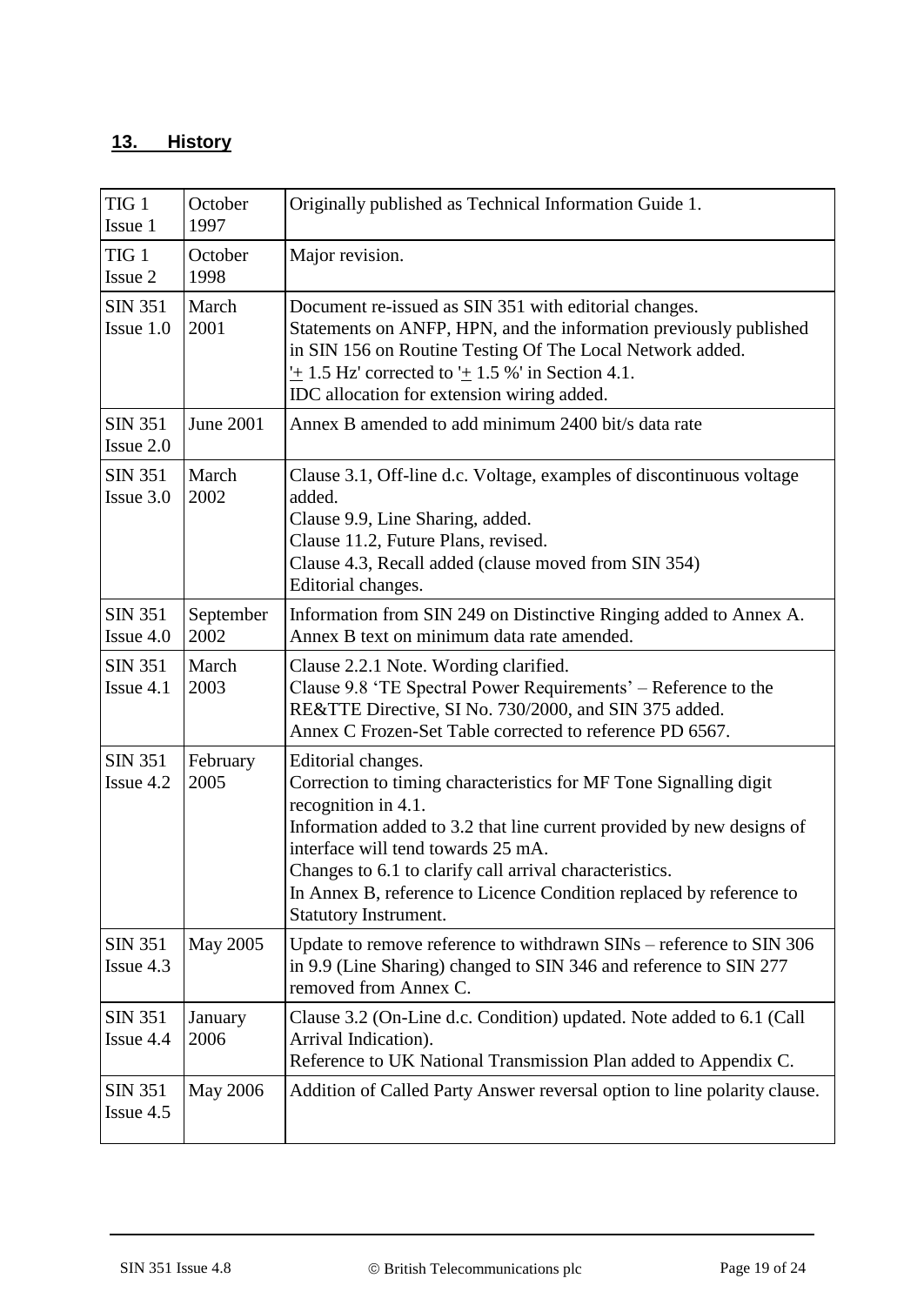| <b>SIN 351</b><br>$I$ ssue 4.6 | April 2014      | Update to section $7.1.2 - i$ a timeout process lasting between two and 3<br>minutes' changed to 'between 2 seconds and 3 minutes'.     |  |
|--------------------------------|-----------------|-----------------------------------------------------------------------------------------------------------------------------------------|--|
|                                |                 | <b>Editorial changes</b>                                                                                                                |  |
|                                |                 | Change SINet site references from http://www.sinet.bt.com to<br>http://www.btplc.com/sinet/                                             |  |
| SIN 351<br>$I$ ssue 4.7        | October<br>2016 | Further update to section 7.1.2. Time out process changed from<br>'between 2 seconds and 3 minutes' to 'between 2 and 3 seconds'        |  |
| <b>SIN 351</b><br>$I$ ssue 4.8 | October<br>2017 | Minor editorial changes to section 3.2 (deleted redundant bullet) and<br>section 12 (deleted redundant carriage return in reference 4). |  |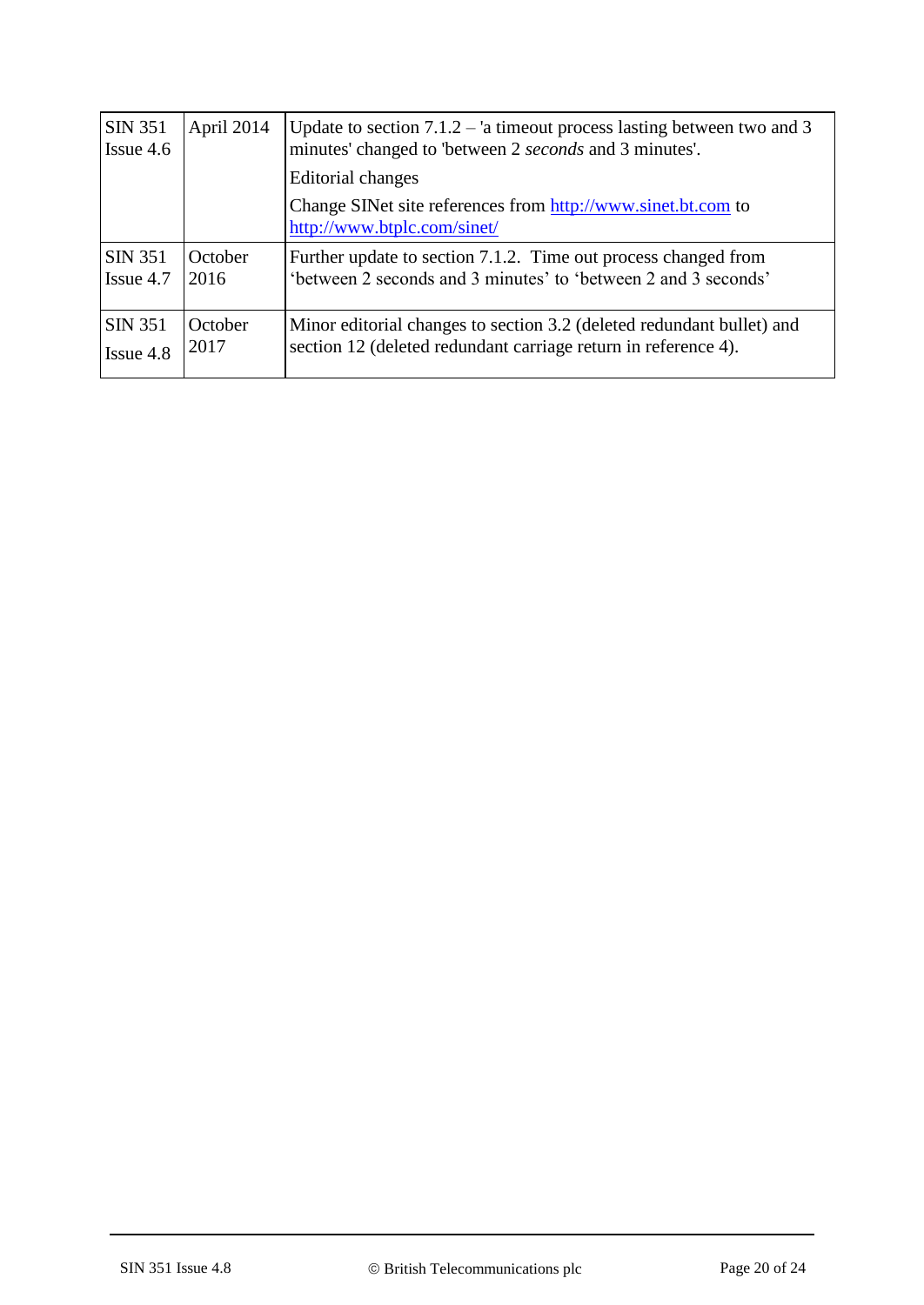| <b>Significance</b>                                      | Cadence                        |              |
|----------------------------------------------------------|--------------------------------|--------------|
|                                                          |                                | $(\pm 10\%)$ |
| 1) Standard Ringing                                      | $0.4 s$ on                     |              |
|                                                          | $0.2$ s off                    |              |
|                                                          | $0.4 s$ on                     |              |
|                                                          | $2 s$ off                      |              |
|                                                          | or                             |              |
|                                                          | $0.35$ s on                    |              |
|                                                          | $0.22$ s off                   |              |
|                                                          | then start at any<br>point in: |              |
|                                                          | $0.4 s$ on                     |              |
|                                                          |                                | $0.2$ s off  |
|                                                          |                                | $0.4 s$ on   |
|                                                          |                                | $2 s$ off    |
|                                                          |                                |              |
| 2) Distinctive Ringing                                   | Type 1                         | 1 s on       |
| (Used to indicate calls arriving from                    |                                | 2 s off      |
| particular supplementary services. See                   | Type 2                         | $0.25$ s on  |
| SIN 354 for details of these<br>supplementary services.) |                                | $0.25$ s off |
|                                                          |                                | $0.25$ s on  |
|                                                          |                                | $0.25$ s off |
|                                                          |                                | $0.25$ s on  |
|                                                          |                                | $1.75$ s off |
|                                                          | Type 3                         | $0.4 s$ on   |
|                                                          |                                | $0.8 s$ off  |
|                                                          | Type 4                         | $2 s$ on     |
|                                                          |                                | 4 s off      |

## **Annex A: Call Arrival INDICATION (Ringing)**

**Note 1:** The signal frequency of Standard Ringing and Distinctive Ringing is 25 Hz +1 Hz, -5 Hz.

- **Note 2:** There are certain interfaces supported by non-copper access systems that cannot provide the distinctive ringing signals.
- **Note 3:** Ringing Cadence does not necessarily coincide with ring tone cadence.
- **Note 4:** Suppliers should ensure that devices will not be adversely affected should ringing be applied to them.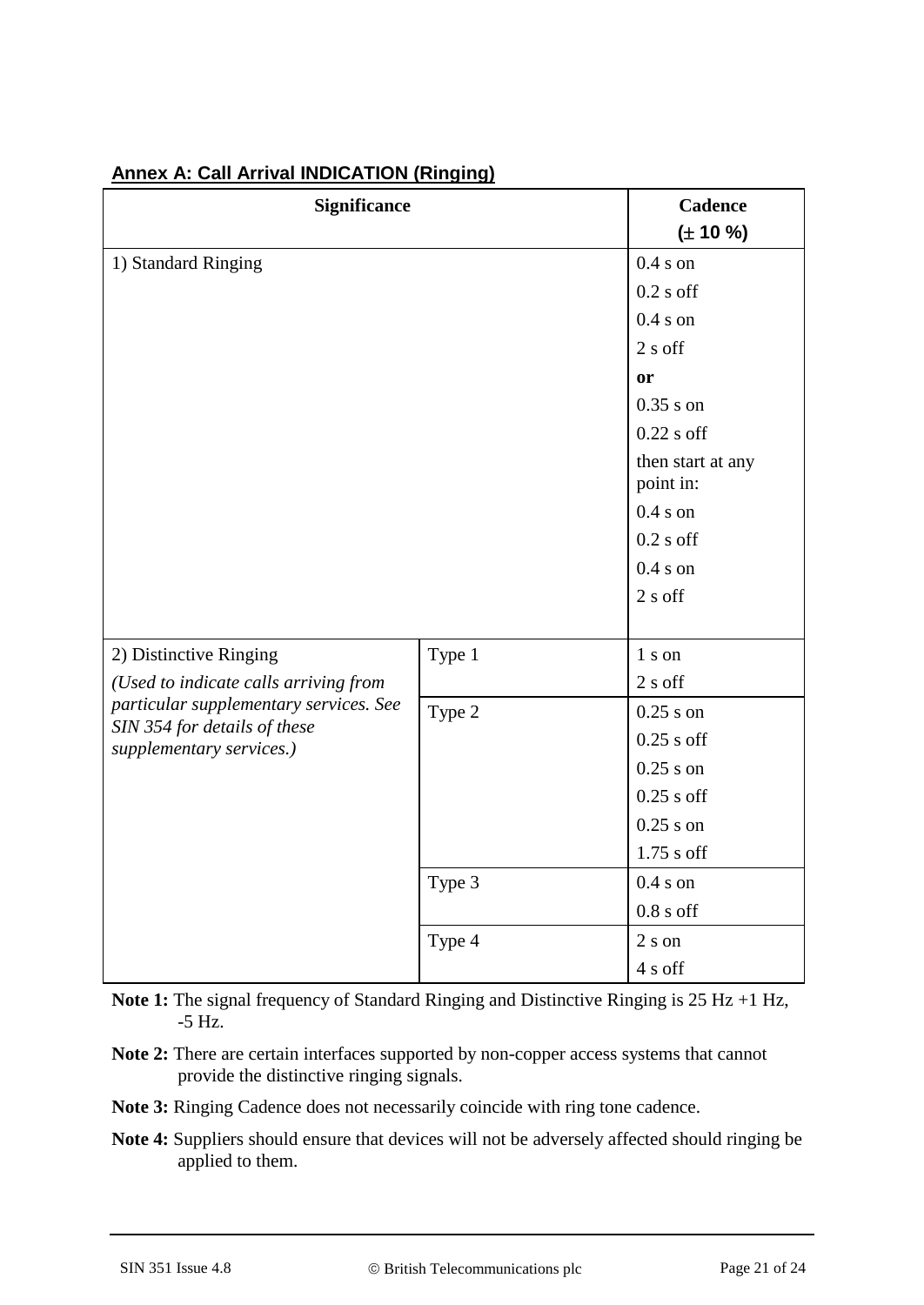- **Note 5:** On some exchanges, Distinctive Ringing Type 1 is preceded by a first cycle of 0.4 s on, 0.2 s off.
- **Note 6:** BT Distinctive Ringing Types 1, 2 and 3 vary slightly from those shown in BS 6305:1992.
- **Note 7:** Distinctive Ringing cannot be provided on small rural digital exchanges (UXD 5).
- **Note 8:** Distinctive Ringing Types 3 and 4 are unused by BT but have been defined for possible future use.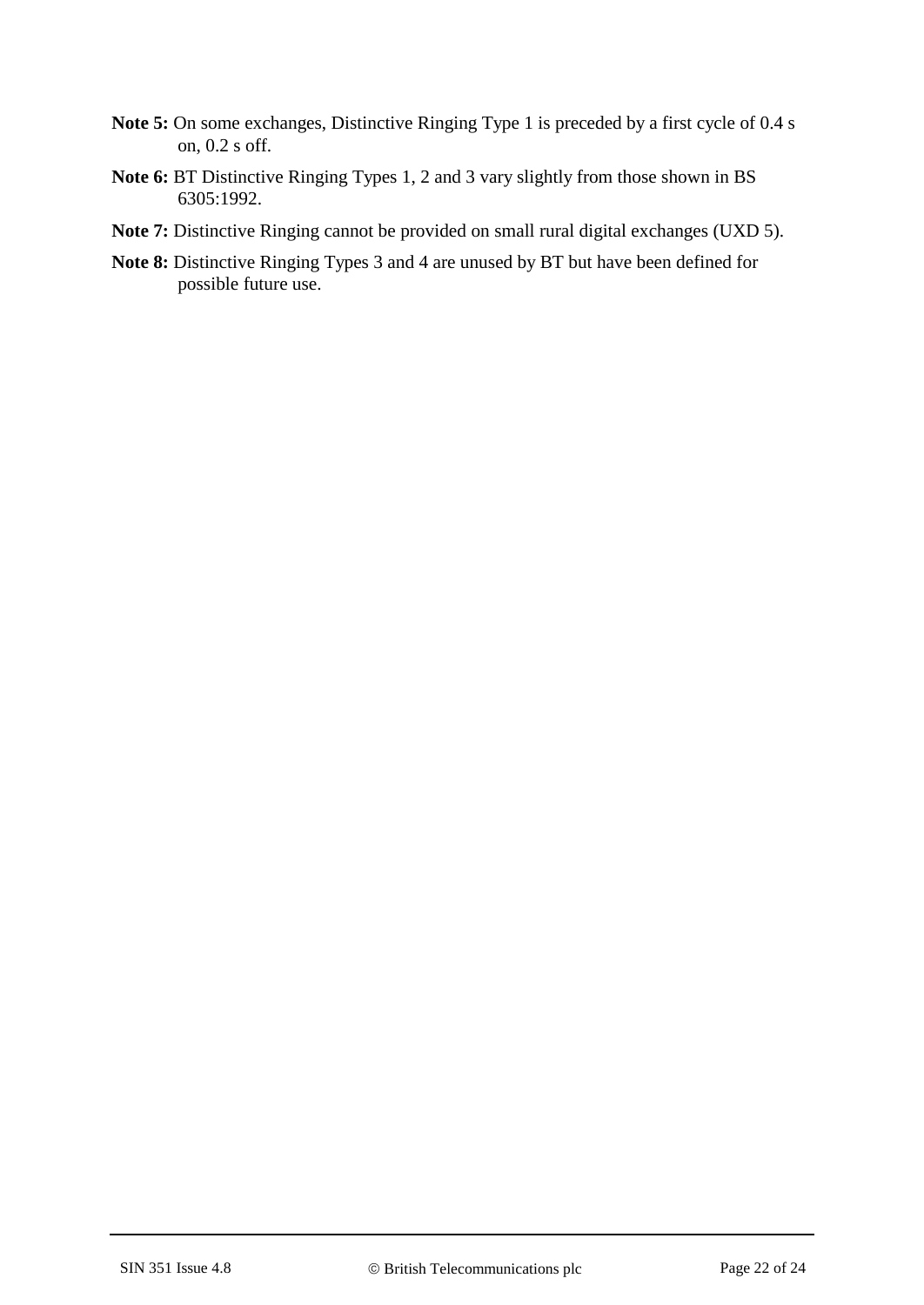## **Annex B: Analogue Data Transmission**

#### *Successful data transmission*

The PSTN was designed for voice traffic; however, it is possible to carry other analogue signals. Digital data may be sent over the PSTN using suitable analogue modulation equipment (modems). Modems are generally designed to obtain the best performance in the prevailing conditions, and the nominal maximum rate for a particular modem can usually only be attained under ideal conditions. These are not always achievable in practice, even though the connection may be fully acceptable for speech. The maximum data rate attainable may therefore vary according to the characteristics of an individual connection, and at any moment in time. For a specified connection, the actual data rate achieved will also depend on the characteristics of the modulation devices, for example the transmitted power level and the modems' tolerance of errors.

Because data transmission performance is subject to many uncontrollable variables, BT does not guarantee data rates over the PSTN, other than to provide "functional internet access" as required by SI 2003 No. 1904[\[14\]](#page-17-11)†. BT does guarantee the data rate on the ISDN. Most modem connections fully meet customers' expectations, but BT will try to resolve modem problems raised by customers and manufacturers to further improve modem performance over its network. It has been found that most common faults will affect telephony (in this context, the ability to make and clear calls) before they affect modem transmission performance. The major exception is noise, which can affect modem performance more severely than it affects speech.

In September 1998 the ITU-T agreed a recommendation, V.90  $[11]$  $[11]$  $[11]$ , for the new generation of 'pcm' modems. However, the modulation techniques introduced in V.90 are substantially different from those in V.34  $[12]$  $[12]$  $[12]$  and, whilst many connections may support higher rates than achieved using V.34, BT cannot guarantee this in all cases.

BT does, and will continue to, comply with its Universal Service Obligation and with European directives.

1

<sup>†</sup> Guidance on the UK interpretation of the term "functional internet access" is given in the "Designation of BT and Kingston as universal service providers, and the specific universal service conditions, 22 July 2003", originally published by Oftel.